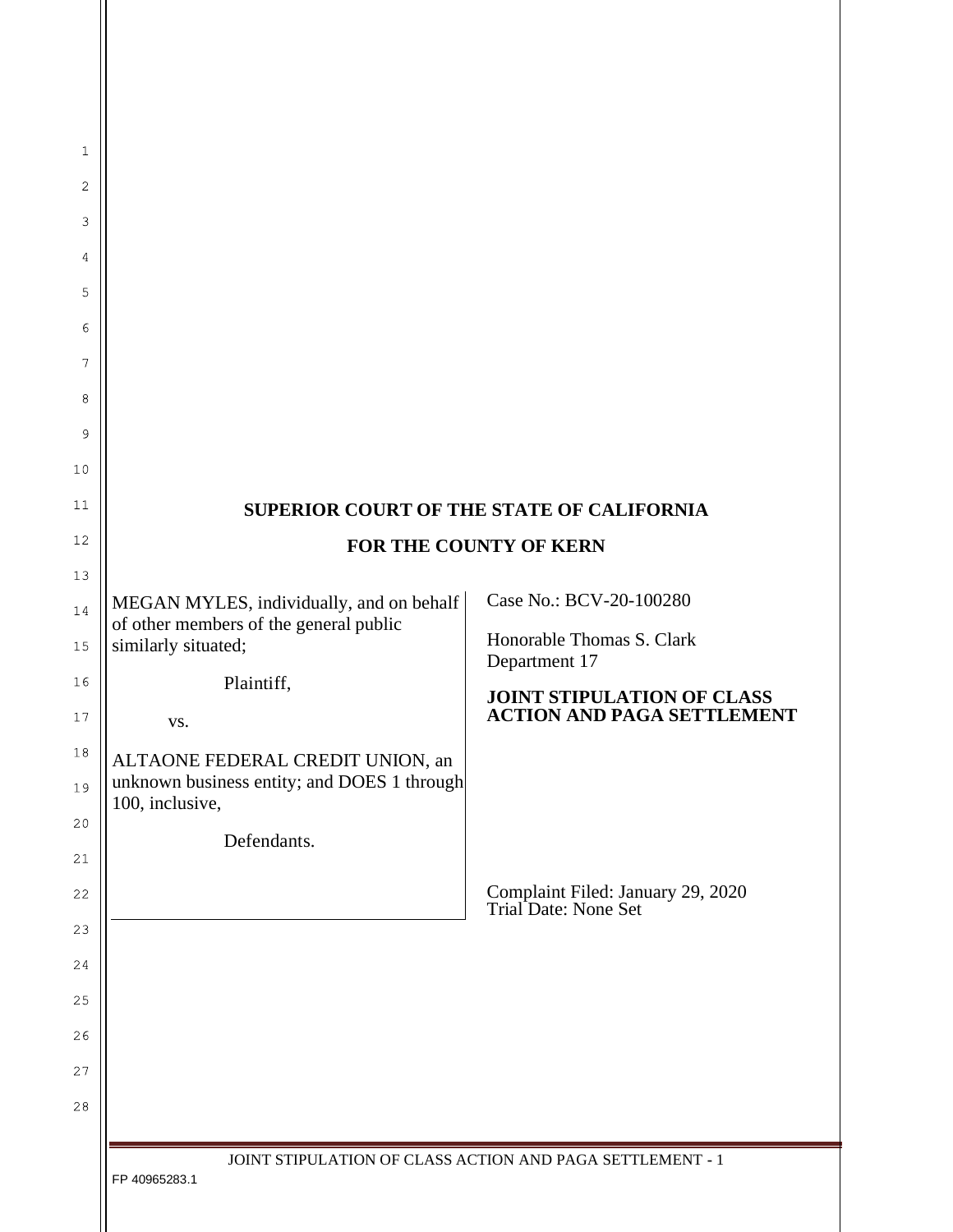## **JOINT STIPULATION OF CLASS ACTION AND PAGA SETTLEMENT**

This Joint Stipulation of Class Action and PAGA Settlement is entered into by and between Plaintiff Megan Myles (hereafter "Plaintiff" or "Plaintiff Myles"), individually and on behalf of the Class and Defendant AltaOne Federal Credit Union ("Defendant").

## **DEFINITIONS**

1. "Agreement" or "Settlement Agreement" means this Joint Stipulation of Class Action and PAGA Settlement.

2. "Action" represents all causes of action, claims, and allegations in the Second Amended Complaint to be filed in *Myles v. AltaOne Federal Credit Union*, Case No. BCV-20- 100280, pending before the Kern County Superior Court.

3. means Protection Law Group, LLP and Lawyers *for* Justice, PC.

4. "Class Counsel's Fees and Costs" means attorneys' fees for Class Counsel's litigation and resolution of this Action and their expenses and costs incurred in connection with the Action, which shall be paid from the Gross Settlement Amount. Class Counsel will request attorneys' fees not to exceed thirty-five percent (35%) of the Gross Settlement Amount (\$525,000.00) and the reimbursement of any costs and expenses associated with litigation and settlement of the Action, not to exceed Twenty Thousand Dollars (\$20,000.00), subject to the Court's approval. Defendant has agreed not to oppose Class Counsel's request for fees and reimbursement of costs and expenses in the amounts set forth above.

5. "Class List" means a complete list of all Class Members that Defendant will diligently and in good faith compile from its records and provide to the Settlement Administrator within thirty (30) days after Preliminary Approval of this Settlement. The Class List will contain the following information for each Class Member: (1) full name; (2) last known home address; (3) last known telephone number; (4) social security number; (5) start and end dates of active employment as an hourly-paid or non-exempt employee of Defendant in the State of California; and (6) any other information required by the Settlement Administrator in order to effectuate the terms of the Settlement. Defendant will work with the Settlement Administrator in order to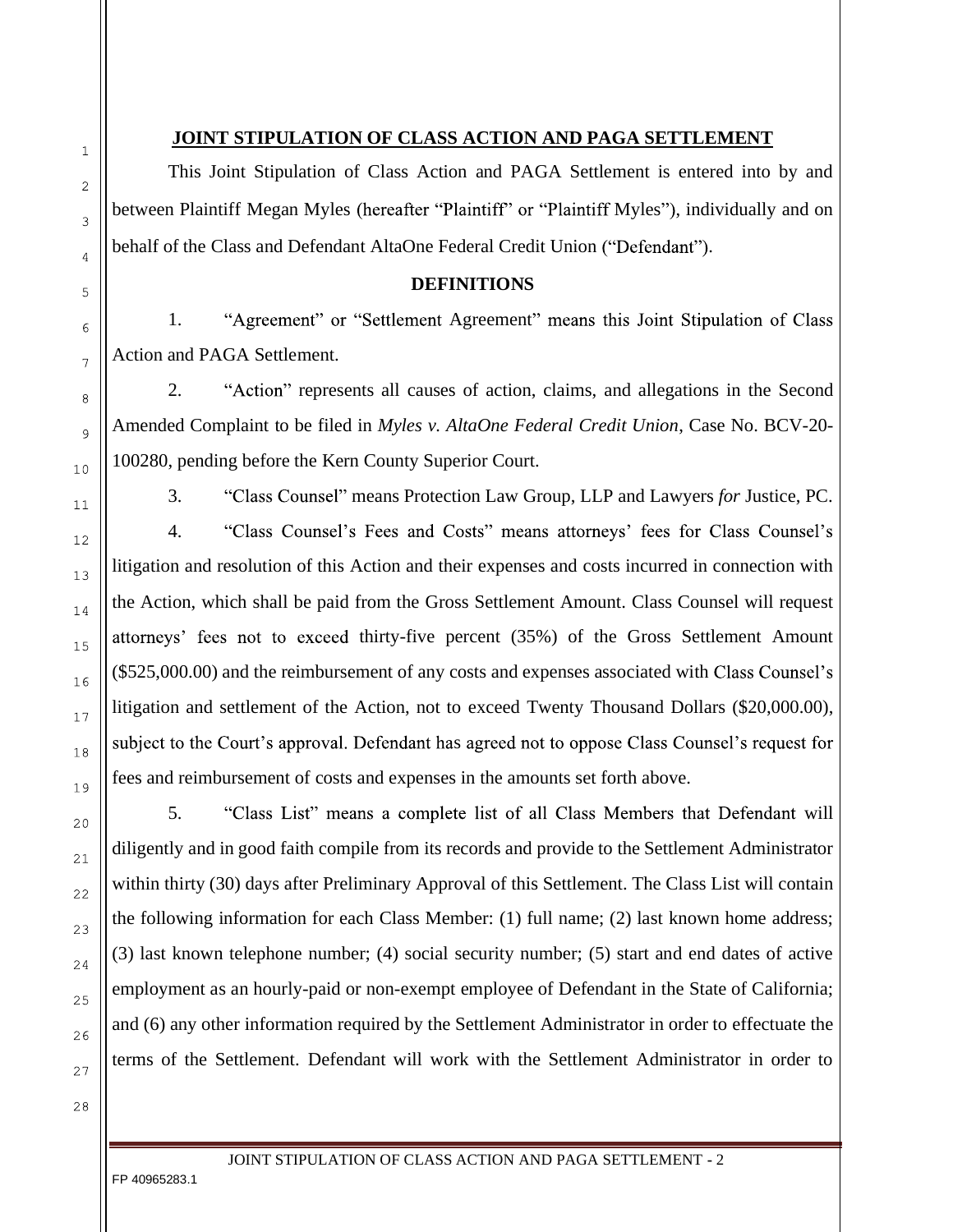provide the Class List in a format that is convenient for both Defendant and the Settlement Administrator.

6. "Class" or "Class Members" means all current and former hourly-paid or nonexempt individuals who were employed by Defendant within the State of California at any time during the Class Period.

 $\mathbf{1}$ 

 $\overline{2}$ 

3

7. *from January 29, 2016 to June 17, 2021. from January 29, 2016 to June 17, 2021.* 

8. "Class Representative" means Plaintiff Megan Myles in her capacity as a representative of the Participating Class Members.

9. "Class Representative Incentive Payment" means the amount that the Court authorizes to be paid to Plaintiff Myles, in addition to her Individual Settlement Payment, in recognition of the efforts and risks she has taken in assisting with the prosecution of the Action and in exchange for the General Release of her claims as provided herein.

10. "Court" means the Superior Court of the State of California for the County of Kern.

11. "Defendant" means AltaOne Federal Credit Union.

12. "Effective Date" means the later of: (a) if no timely objections are filed or if all objections are withdrawn, the date upon which the Court enters Final Approval; (b) if an objection is filed and not withdrawn, the date for filing an appeal and no such appeal being filed; (c) if any timely appeals are filed, the date of the resolution (or withdrawal) of any such appeal in a way that does not alter the terms of the Settlement.

13. "Final Approval" means the Court entering an order granting final approval of the Settlement Agreement.

14. "Gross Settlement Amount" means the sum of One Million Five Hundred Thousand Dollars (\$1,500,000.00). The Gross Settlement Amount is non-reversionary; no portion of the Gross Settlement Amount will return to Defendant.

"Individual Settlement Payment" means the amount payable from the Net 15. Settlement Amount to each Participating Class Member and any payment a PAGA Member is eligible to receive from the employee portion of the PAGA Payment. Individual Settlement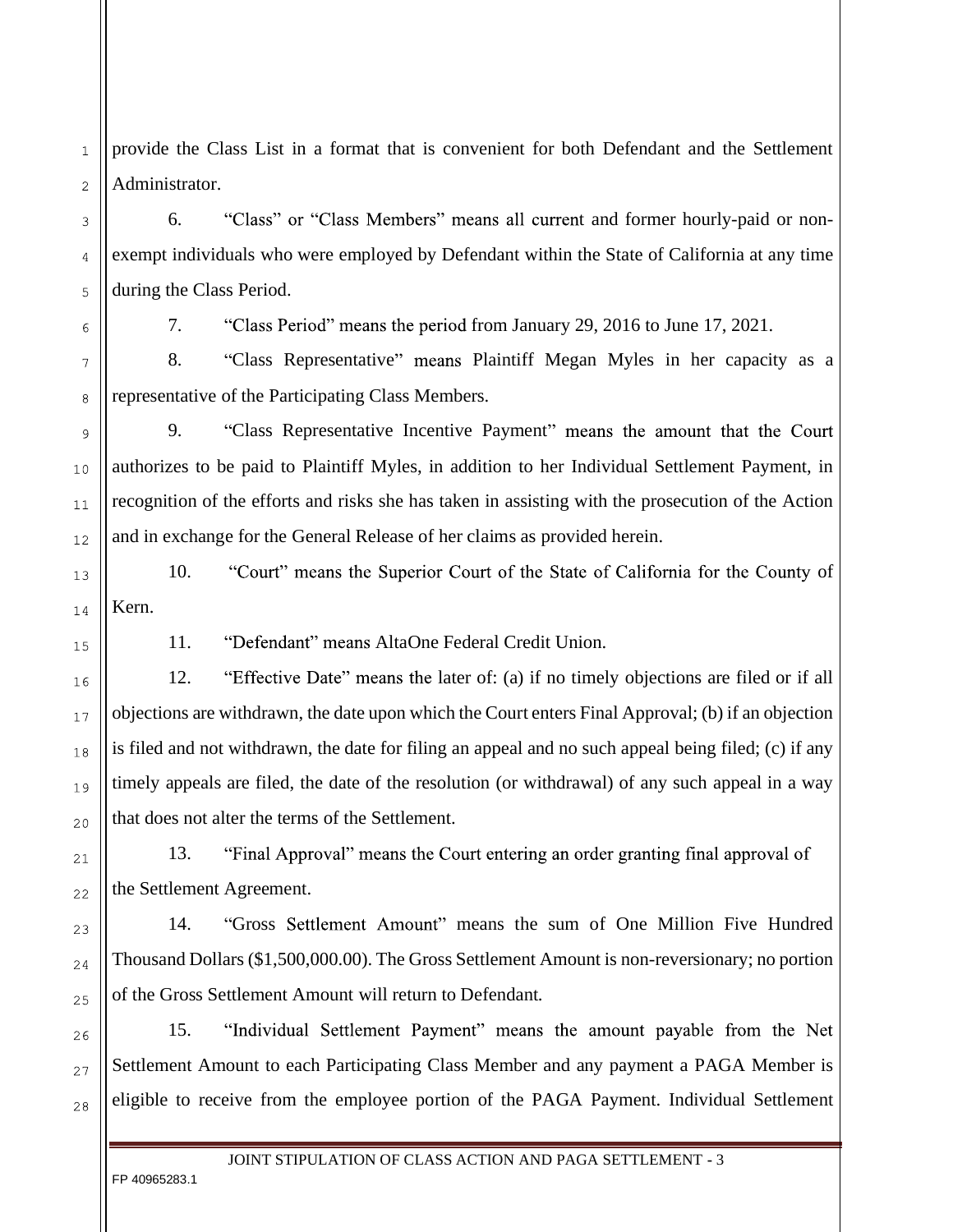Payments shall be paid by a settlement check made payable to Participating Class Members and/or PAGA Members.

16. "Net Settlement Amount" means the funds available for payments to the Class, which shall be the amount remaining after the following amounts are deducted from the Gross Settlement Amount: (1) Class Counsel's fees, (2) Class Counsel's costs, (3) Settlement Administration Costs, (4) Class Representative Incentive Payment to Plaintiff, and (5) PAGA Payment to the California Labor and Workforce Development Agency ("LWDA").

17. "Class Notice" means the Notice of Proposed Class Action Settlement in a form substantially similar to the form attached hereto as Exhibit A that will be mailed to Class Members' last known addresses and which will provide Class Members with information regarding the Action and information regarding the settlement of the Action.

18. "PAGA" means the California Labor Code Private Attorneys General Act of 2004 (Cal. Lab. Code §§ 2698, *et seq.*

19. "PAGA Payment" means the amount that the Parties have agreed to allocate in order to settle claims arising under the Private Attorneys General Act of 2004 (Cal. Lab. Code §§ 2698, et seq.). The Parties have agreed that Two Hundred Thousand Dollars (\$200,000.00) of the Gross Settlement Amount will be allocated to the resolution of Plaintiff's PAGA claims. Seventyfive percent (75%) of the PAGA Payment (i.e., \$150,000.00) will be paid to the LWDA in accordance with Labor Code §§ 2698 *et seq*. The remaining twenty-five percent (25%) of the PAGA Payment (i.e., \$50,000.00), will be distributed to PAGA Members. PAGA Members will receive payment from the employee portion of the PAGA Payment regardless of their decision to participate in the class action if the PAGA Payment is approved by the Court.

20. "PAGA Period" means the period from January 29, 2020, to June 17, 2021.

21. "PAGA Members" means all current and former hourly-paid or non-exempt individuals who were employed by Defendant within the State of California at any time during the PAGA Period.

22. "Parties" means Plaintiff and Defendant, collectively, and "Party" shall mean either Plaintiff or Defendant, individually.

JOINT STIPULATION OF CLASS ACTION AND PAGA SETTLEMENT **-** 4

FP 40965283.1

26

27

28

 $\mathbf{1}$ 

 $\overline{2}$ 

3

 $\overline{A}$ 

5

6

 $\overline{7}$ 

8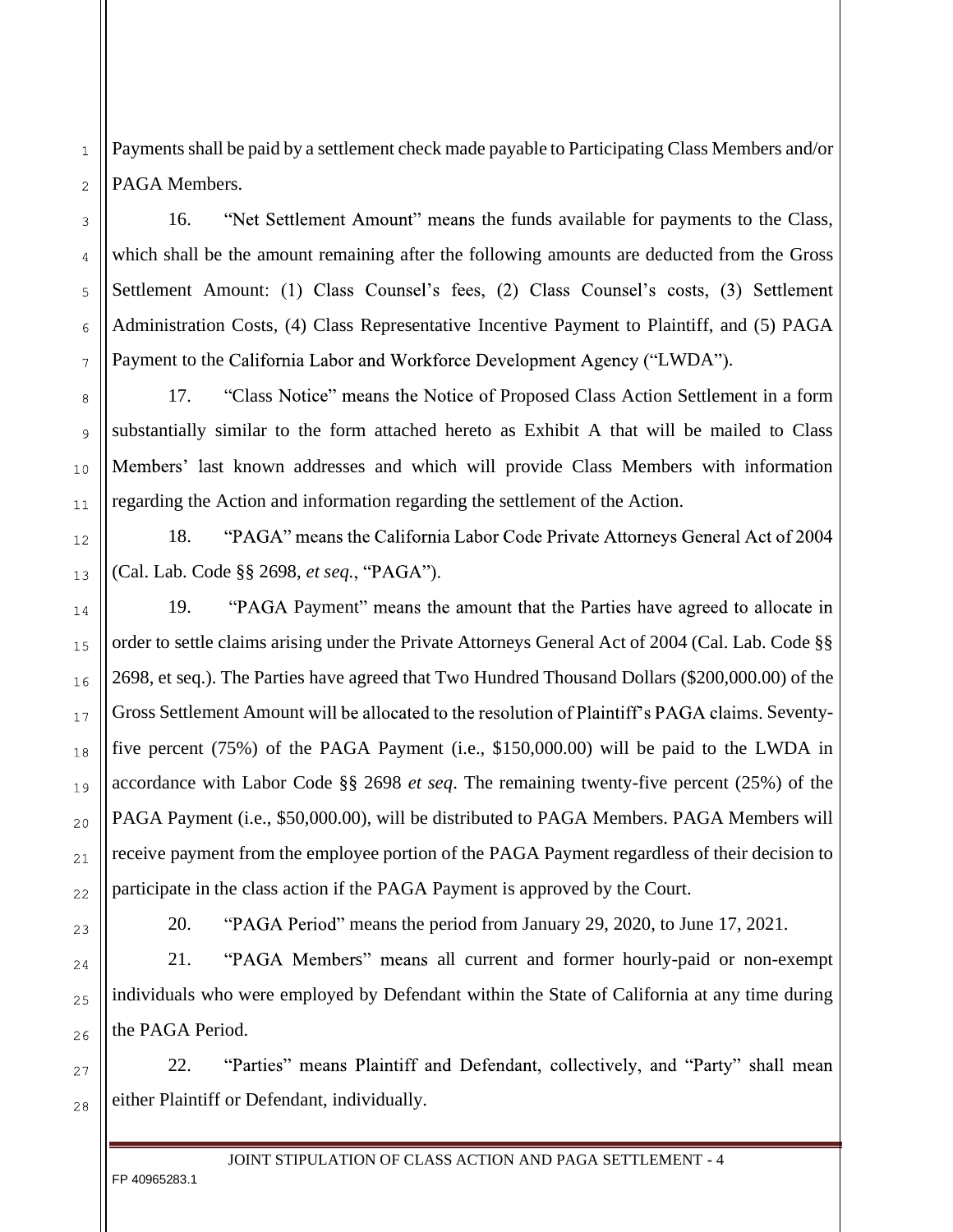23. "Participating Class Members" means all Class Members who do not submit a valid and timely Request for Exclusion.

24. "Plaintiff" means Megan Myles.

25. "Preliminary Approval" means the Court order granting preliminary approval of the Settlement Agreement.

"Objection" means a Class Member's valid and timely written objection to the 26. Settlement Agreement. For an Objection to be valid, it must include: (a) the objector's full name, address, telephone number, last four digits of the employee's social security number or employee ID number and (b) a written statement of all grounds for the objection accompanied by legal support, if any, for such objection.

27. "Released Claims" means any and all claims, demands, rights, liabilities, and causes of action that were pled in any of the Complaints in the Action, or which could have been pled based on the factual allegations within the operative Complaint in the Action, that arose during the Class Period with respect to the following claims: (a) failure to pay all minimum wages owed (including without limitation *Labor Code* sections 1182.12, 1194, 1197, 1197.1 & 1198, et seq.); (b) failure to pay all overtime wages owed (including without limitation *Labor Code* sections 510, 1194, 1197.1, and 1198); (c) failure to provide meal periods, or premium pay for non-compliant meal periods (including without limitation *Labor Code* sections 226.7, 512(a) & 1198 et seq.); (d) failure to authorize and permit rest periods, or premium pay for non-compliant rest periods (including without limitation *Labor Code* section 226.7 & 1198 et seq.); (e) failure to provide accurate, itemized wage statements (including without limitation *Labor Code* sections  $226(a)$ ,  $226(h)$  and  $226.3$ ); (f) failure to timely pay wages upon separation of employment (including without limitation *Labor Code* sections 201, 202, & 203, et seq.); (g) failure to timely pay wages during employment (including without limitation *Labor Code* section 204); (h) failure to keep requisite payroll records (including without limitation *Labor Code* section 1174(d)); (i) failure to pay business expenses (including without limitation *Labor Code* sections 2800 & 2802 et seq.); (j) all claims for unfair business practices that could have been premised on the facts, claims, causes of action or legal theories described above (including without limitation *Business*

FP 40965283.1

 $\overline{7}$ 

8

9

 $10$ 

 $11$ 

 $12$ 

13

14

 $1.5$ 

16

 $17$ 

18

19

 $20$ 

 $21$ 

 $22$ 

23

24

25

26

27

28

 $\overline{1}$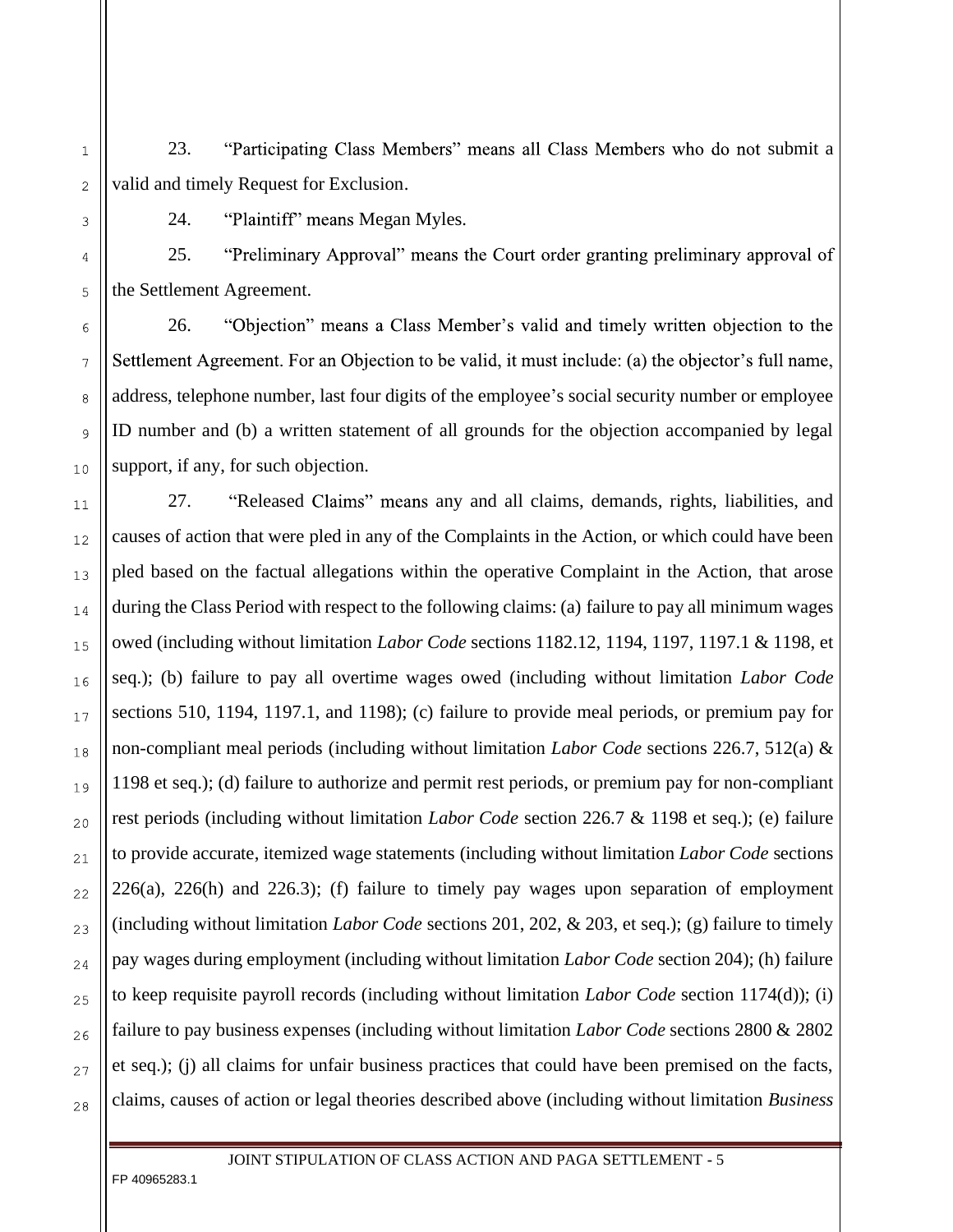*& Professions Code* section 17200, *et seq*.); and (k) all claims under California *Labor Code* Private Attorneys General Act of 2004, *Labor Code* § 2698, et seq. ("PAGA") for penalties that could have been premised on the facts, claims, causes of action or legal theories described in the Action and above (including *Labor Code* sections 201-204, 210, , 226(a), 226(e), 226.3, 226.7, 510, 512, 516, 558, 1194, 1194.2, 1197, 1197.1, 1198, 1199, 1199.5, 2800, 2802, and IWC Wage Order 4-2001 governing meal and rest breaks, minimum wages, overtime wages, any and all theories for or related to "off the clock work" and/or unpaid wages, wage statement violations, reimbursement of business expenses, and separation pay violations).

28. "Released Parties" means Defendant AltaOne Federal Credit Union and its past, present and/or future, direct and/or indirect, officers, directors, members, managers, employees, agents, principals, heirs, representatives, attorneys, insurers, accountants, auditors, consultants, partners, investors, shareholders, administrators, parent companies, subsidiaries, affiliates, divisions, predecessors, successors, assigns, and joint venturers.

29. "Request for Exclusion" means a valid and timely written statement submitted by a Class Member requesting to be excluded from the Action. To be effective, the Request for Exclusion must contain (a) the Class Member's name, address, telephone number, and the last four digits of the Class Member's Social Security number and/or the Employee ID number and (b) a clear statement requesting to be excluded from the settlement of the class claims similar to the following: "I wish to exclude myself from the class settlement reached in the matter of *Myles v. AltaOne Federal Credit Union*. I understand that by excluding myself, I will not receive money from the settlement of my individual claims." To be effective, the Request for Exclusion must be post-marked by the Response Deadline and received by the Settlement Administrator.

30. "Response Deadline" means the date forty-five (45) days after the Settlement Administrator mails the Class Notice to Class Members and the last date on which Class Members may submit Requests for Exclusion, written objections to the Settlement, or workweek disputes. In the event the 45th day falls on a Sunday or Federal holiday, the Response Deadline will be extended to the next day on which the U.S. Postal Service is open. The Response Deadline for Requests for Exclusion or Objections will be extended fifteen (15) days for any Class Member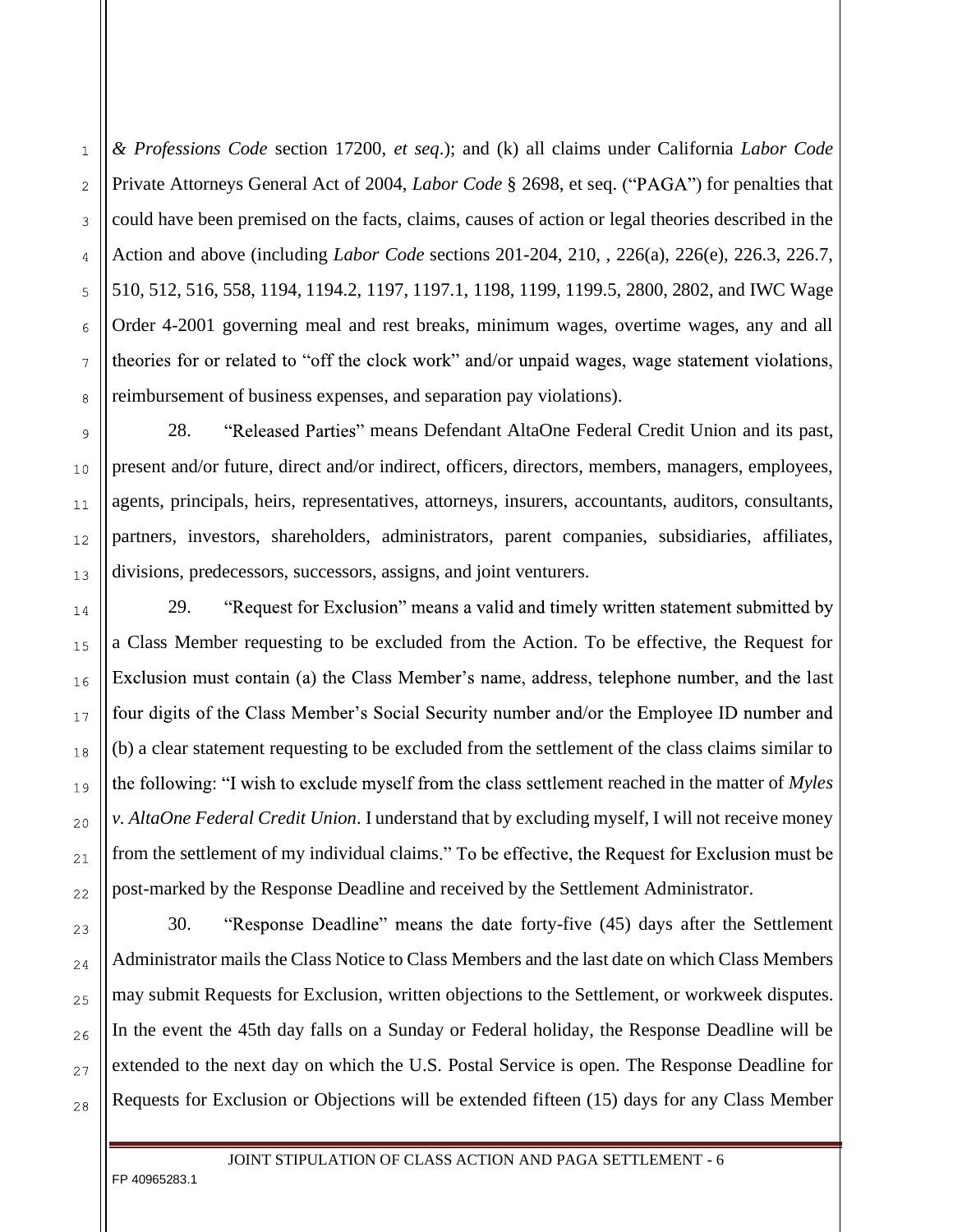who is re-mailed a Class Notice by the Settlement Administrator, unless the 15th day falls on a Sunday or Federal holiday, in which case the Response Deadline will be extended to the next day on which the U.S. Postal Service is open. The Response Deadline may also be extended by express agreement between Class Counsel and Defendant. Under no circumstances, however, will the Settlement Administrator have the authority to unilaterally extend the deadline for Class Members to submit a Request for Exclusion or Objection to the settlement.

31. "Settlement" means the disposition of the Action pursuant to this Agreement.

32. "Settlement Administrator" means ILYM Group, Inc. The Parties each represent that they do not have any financial interest in the Settlement Administrator or otherwise have a relationship with the Settlement Administrator that could create a conflict of interest.

33. "Settlement Administration Costs" means the costs payable from the Gross Settlement Amount to the Settlement Administrator for administering this Settlement, including, but not limited to, printing, distributing, and tracking documents for this Settlement, calculating/confirming the Class Members' Workweeks from the information contained in the Class List, calculating each Participating Class Member's Individual Settlement Payment, tax reporting, distributing the Gross Settlement Amount, providing necessary reports and declarations, and other duties and responsibilities set forth herein to process this Settlement, and as requested by the Parties or the Court. Settlement Administration Costs shall not exceed Eleven Thousand Dollars (\$11,000.00).

34. "Workweek" shall mean any calendar week (i.e. a week beginning on Sunday and ending on Saturday) in which a Class Member or PAGA Member performed work for Defendant at least one day.

## **TERMS OF AGREEMENT**

35. Filing of Second Amended Complaint: The parties shall stipulate to permit the filing of a Second Amended Complaint (SAC) adding a cause of action under the Private Attorneys General Act California Labor Code §2698 et. seq. Prior to filing of the SAC Plaintiff shall provide written notice to the California Labor and Workforce Development Agency and wait for the required notice period to exhaust.

JOINT STIPULATION OF CLASS ACTION AND PAGA SETTLEMENT **-** 7

FP 40965283.1

27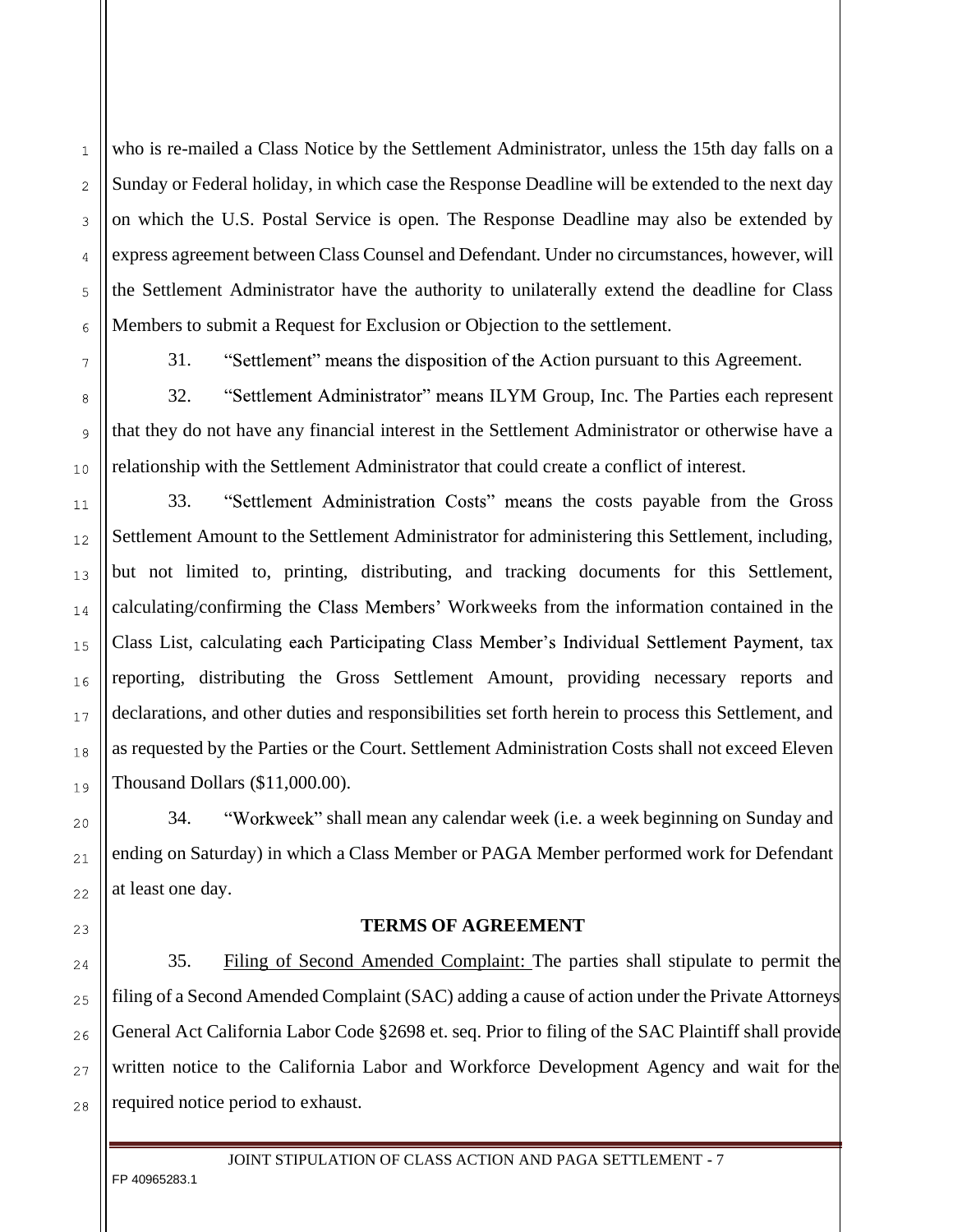36. Settlement Consideration. Defendant shall fully fund the Gross Settlement Amount following Final Approval by the Court and the occurrence of the Effective Date. The following will be paid out of the Gross Settlement Amount: the sum of the Individual Settlement Payments, the Class Representative Incentive Payment, Class Counsel's Fees and Costs, the PAGA Payment, and the Settlement Administration Costs, as specified in this Agreement. Except for any employer-side payroll taxes due on the Individual Settlement Payments, or as a result of an increase in the number of workweeks as set forth below, Defendant shall not be required to pay more than the Gross Settlement Amount. The Gross Settlement Amount is non-reversionary; no portion of the Gross Settlement Amount will revert to Defendant.

37. Potential Increase to the Gross Settlement Amount. Defendant has represented there are approximately 37,000 Workweeks within the Class Period. Should the actual number of Workweeks increase by more than ten percent (10%) (i.e. increase by more than 3,700 additional Workweeks), the Gross Settlement Amount shall increase on a pro-rata basis equal to the percentage increase in the number of Workweeks worked by the Class Members above 10%. For example, if the number of Workweeks increases by 11%, the Gross Settlement Amount will increase by 1%.

38. Funding of the Gross Settlement Amount. Within thirty (30) days after the Effective Date of the Settlement, Defendants will deposit the Gross Settlement Amount and applicable employer side payroll taxes calculated by the Settlement Administrator into a Qualified Settlement Fund ("QSF") to be established by the Settlement Administrator. Defendants shall provide all information necessary for the Settlement Administrator to calculate necessary payroll taxes including their official names, 8 digit state unemployment insurance tax ID numbers, and other information requested by the Settlement Administrator, no later seven (7) days after the Effective Date.

39. Distribution of the Gross Settlement Amount. Within ten (10) days of the funding of the Settlement, the Settlement Administrator will issue payments for: (a) Individual Settlement Payments; (b) the PAGA Payment to the LWDA; (c) the Class Representative Incentive Payment; (d) Class Counsel's Fees and Costs and (e) Settlement Administration Costs.

FP 40965283.1

 $11$ 

 $12$ 

13

14

1.5

16

 $17$ 

18

19

 $20$ 

 $21$ 

22

23

24

25

26

27

28

 $\mathbf{1}$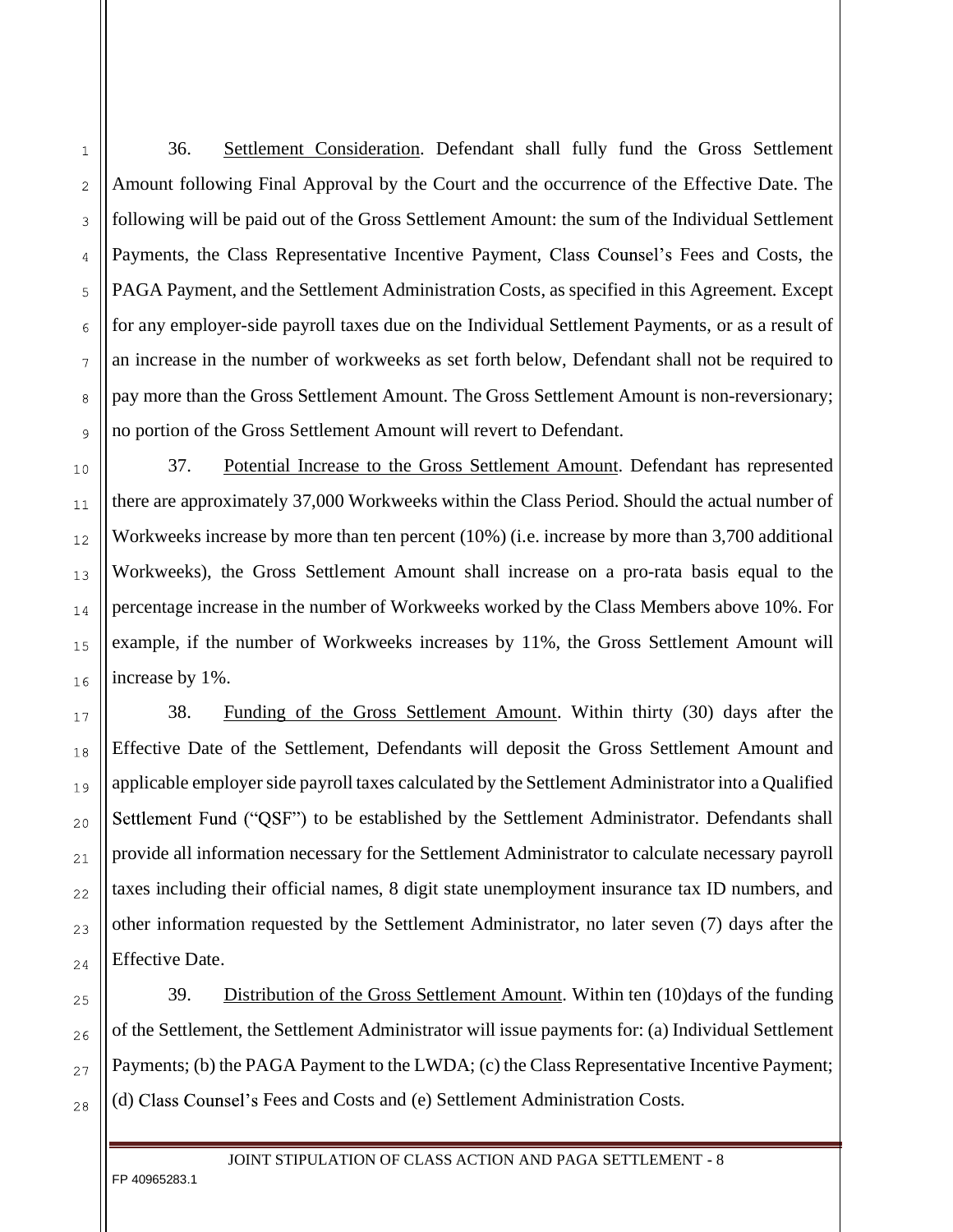40. Attorneys' Fees and Costs. Defendant agrees not to oppose or impede any application or motion by Class Counsel for attorneys' fees of up to thirty-five percent (35%) of the Gross Settlement Amount (\$525,000.00) plus the reimbursement of costs and expenses associated with Class Counsel's litigation and settlement of the Action, in an amount not to exceed Twenty Thousand Dollars (\$20,000.00), both of which will be paid from the Gross Settlement Amount. Any portion of the requested fees or costs that is not awarded by the Court to Class Counsel shall be reallocated to the Net Settlement Amount and distributed to Participating Class Members as provided in this Agreement.

41. Class Representative Incentive Payment. Defendant agrees not to oppose or object to any application or motion by Plaintiff Myles for a Class Representative Incentive Payment of Seven Thousand Five Hundred Dollars (\$7,500.00). The Class Representative Incentive Payment is in exchange for the General Release of the Plaintiff Myle's individual claims, and for her time, effort and risk in bringing and prosecuting the Action. Any adjustments made by the Court to the requested Class Representative Incentive Payment shall not be deemed a material modification of this Agreement. In the event that the Court reduces or does not approve the requested Class Representative Incentive Payment, the Settlement Agreement remains in full force and effect, Plaintiff Myles shall not have the right to revoke the settlement for that reason, it shall remain binding, and any portion of the requested Class Representative Incentive Payment that is not awarded by the Court to the Class Representative shall be reallocated to the Net Settlement Amount and distributed to Participating Class Members as provided in this Agreement.

42. Settlement Administration Costs. The Settlement Administrator will be paid for the reasonable costs of administration of the Settlement and distribution of payments from the Gross Settlement Amount as further set forth in this Agreement. Settlement Administration Costs shall not exceed Eleven Thousand Dollars (\$11,000.00).

43. PAGA Payment. Two Hundred-Thousand Dollars (\$200,000.00) of the Gross Settlement Amount shall be allocated from the Gross Settlement Amount for settlement of claims for civil penalties under the PAGA. The Settlement Administrator shall pay seventy-five percent (75%) of the PAGA Payment, or One-Hundred Fifty Thousand Dollars (\$150,000.00.00), to the

FP 40965283.1

8

 $\overline{Q}$ 

 $10$ 

 $11$ 

 $12$ 

13

14

1.5

16

 $17$ 

18

19

 $20$ 

 $21$ 

 $22$ 

23

24

 $25$ 

26

27

28

 $\mathbf{1}$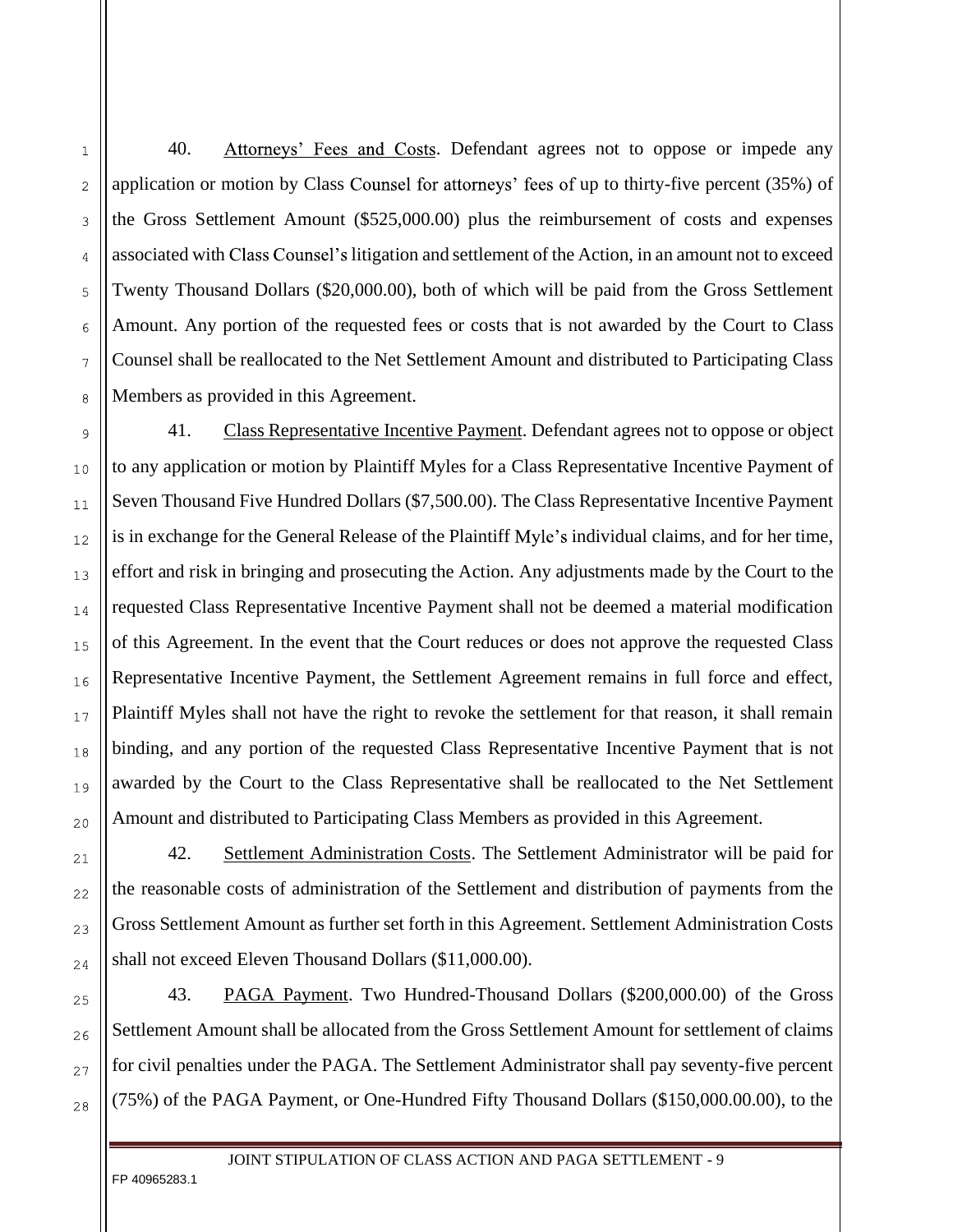LWDA. The remaining twenty-five percent (25%) of the PAGA Payment, or Fifty Thousand Dollars (\$50,000.00), will be distributed to PAGA Members on a *pro rata* basis based on the total number of Workweeks worked by each PAGA Member during the PAGA Period. PAGA Members shall receive their portion of the PAGA Payment regardless of their decision to opt-out of the class settlement.

44. Net Settlement Amount for Payment of Class Claims. The Net Settlement Amount will be used to satisfy the class portion of Participating Class Members' Individual Settlement Payments in accordance with the terms of this Agreement. The estimated Net Settlement Amount is as follows:

| <b>Gross Settlement Amount</b> |                                                | \$<br>1,500,000.00 |
|--------------------------------|------------------------------------------------|--------------------|
|                                | <b>Class Representative Incentive Payment:</b> | \$<br>7,500.00     |
| Class Counsel's Fees:          |                                                | \$<br>525,000.00   |
| Class Counsel's Costs:         |                                                | \$<br>20,000.00    |
| <b>PAGA Payment:</b>           |                                                | \$<br>200,000.00   |
|                                | <b>Settlement Administration Costs:</b>        | \$<br>11,000.00    |
|                                | <b>Estimated Net Settlement Amount:</b>        | \$<br>736,500.00   |

45. Individual Settlement Payment Calculations. Individual Settlement Payments will be paid from the Net Settlement Amount and the 25% portion of the PAGA Payment for PAGA Members and shall be paid pursuant to the formulas set forth herein:

a) Calculation of Class Portion of Individual Settlement Payments. The Settlement Administrator will calculate the total Workweeks for all Participating Class Members by adding the number of workweeks worked by each Participating Class Member during the Class Period. The amount that each Participating Class Member will be eligible to receive will be calculated by dividing each Participating Class Member's individual Workweeks by the total Workweeks of all Participating Class Members, and multiplying the resulting fraction by the Net Settlement Amount.

 $\mathbf{1}$ 

 $\overline{2}$ 

3

 $\overline{4}$ 

5

6

 $\overline{7}$ 

8

9

 $10$ 

 $11$ 

 $12$ 

13

14

 $1.5$ 

16

17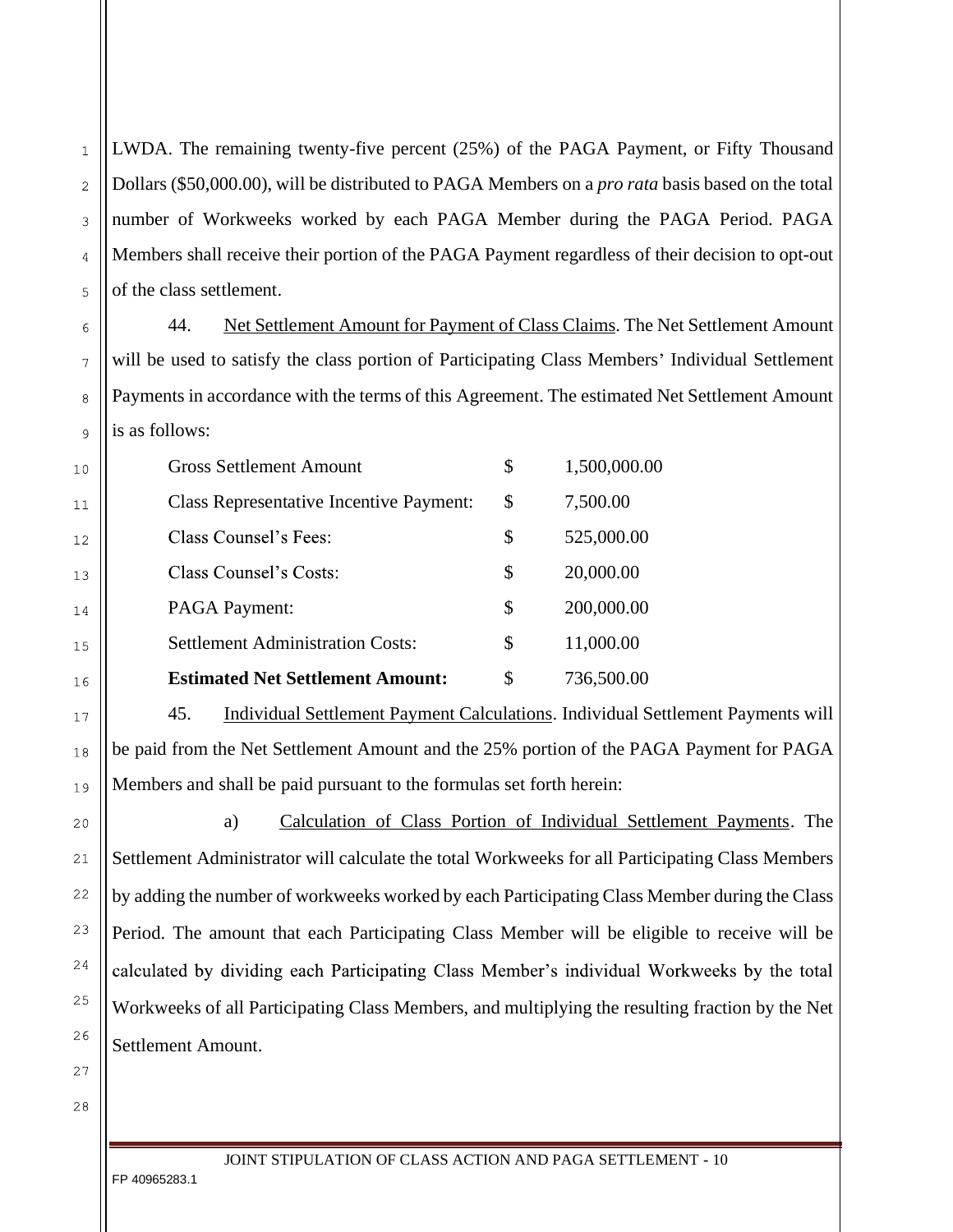b) Calculation of PAGA Portion of Individual Settlement Payments. The Settlement Administrator will calculate the total Workweeks for all PAGA Members by adding the number of workweeks worked by each PAGA Member during the PAGA Period. The amount that each PAGA Member will receive will be calculated by dividing each participating PAGA Member's individual Workweeks by the total Workweeks of all PAGA Members, and multiplying the resulting fraction by the 25% share of the PAGA Payment designated for distribution to aggrieved employees. PAGA Members shall receive this portion of their Individual Settlement Payment regardless of whether they opt out of the participation regarding the class claims.

c) Allocation of Individual Settlement Payments. All Individual Settlement Payments will be allocated as follows: twenty percent (20%) of each Individual Settlement Payment will be allocated as wages, forty percent (40%) shall be allocated as interest, and forty percent (40%) shall be allocated as penalties. The portion of the Individual Settlement Payment allocated to wages will be reported by the Settlement Administrator on an IRS Form W-2. The remaining non-wage payments will be reported on an IRS Form-1099 by the Settlement Administrator.

46. No Credit Toward Benefit Plans. The Individual Settlement Payments made to Participating Class Members under this Settlement, as well as any other payments made pursuant to this Settlement, will not be utilized to calculate any additional benefits under any benefit plans to which any Class Members may be eligible, including, but not limited to profit-sharing plans, bonus plans, 401(k) plans, stock purchase plans, vacation plans, sick leave plans, PTO plans, and any other benefit plan. Rather, it is the Parties' intention that this Settlement Agreement will not affect any rights, contributions, or amounts to which any Class Members may be entitled under any benefit plans.

47. Settlement Administration Process. The Parties agree to cooperate in the administration of the Settlement and to make all reasonable efforts to control and minimize the

27 28

 $\mathbf{1}$ 

 $\overline{c}$ 

3

4

5

6

 $\overline{7}$ 

8

 $\overline{Q}$ 

 $10$ 

 $11$ 

 $12$ 

13

14

1.5

16

 $17$ 

18

19

 $20$ 

 $21$ 

 $22$ 

23

24

 $25$ 

26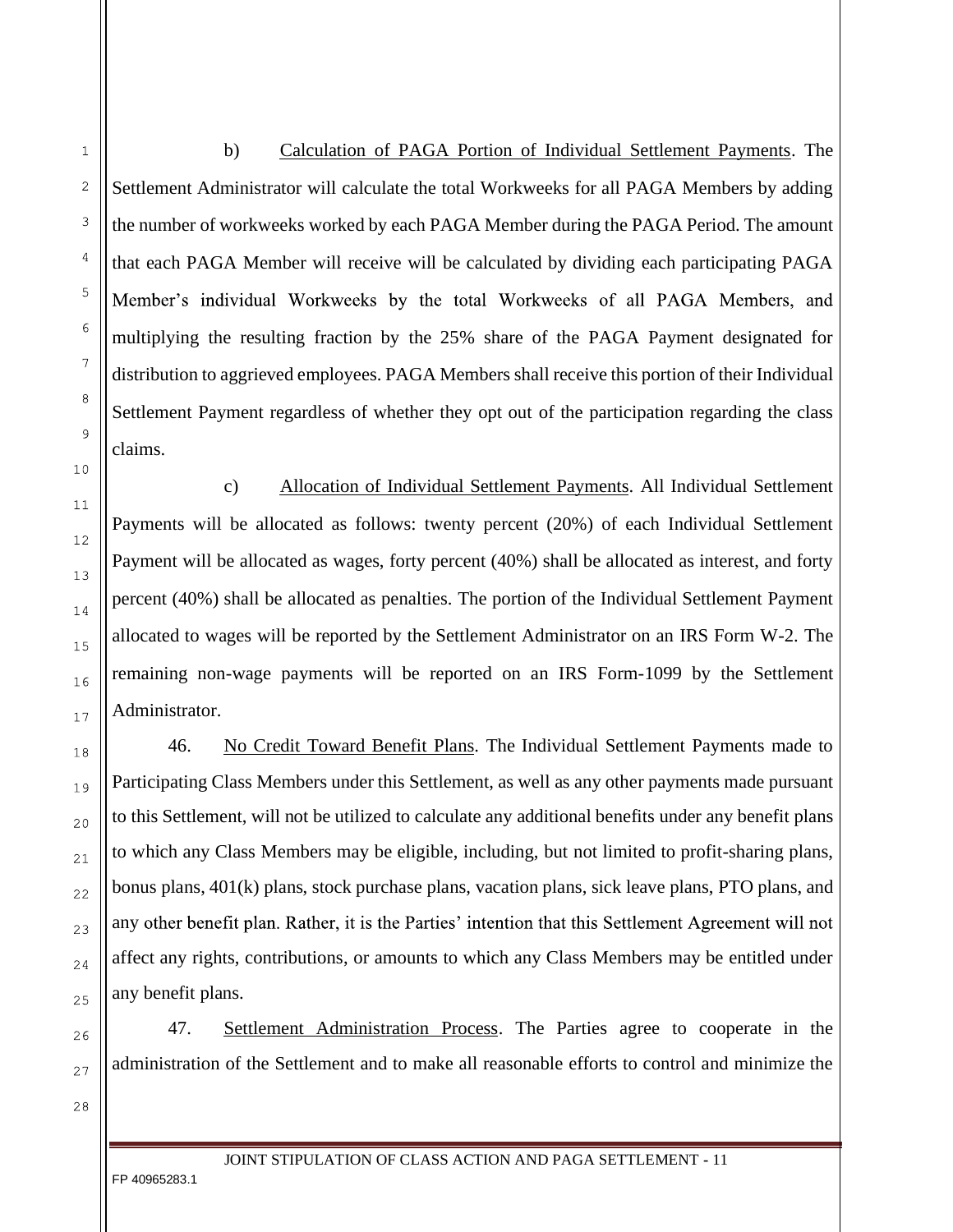costs and expenses incurred in administration of the Settlement. The Settlement Administrator will provide the following services:  $\overline{2}$ 

 $\mathbf{1}$ 

3

 $\overline{4}$ 

5

6

 $\overline{7}$ 

8

9

 $10$ 

 $11$ 

 $12$ 

13

14

 $1.5$ 

16

 $17$ 

18

19

 $20$ 

 $21$ 

 $22$ 

23

24

 $25$ 

26

27

28

a) Establish and maintain a Qualified Settlement Fund.

b) Calculate the Individual Settlement Payment each Participating Class Member is eligible to receive and the portion of the PAGA Payment each PAGA Member shall receive.

c) Print and mail the Class Notice.

d) Perform address searches as detailed in Paragraph 49, including conduct additional address searches and skip traces for mailed Class Notices that are returned as undeliverable.

e) Process Requests for Exclusion, Objections, calculate Participating Class Members' Individual Settlement Payment, field inquiries or disputes from Class Members.

f) Print and issue Settlement Payment Checks, prepare any IRS W2 and 1099 Tax Forms and any other filings required by any governmental taxing authority.

g) Provide declarations and/or other information to this Court as requested by the Parties and/or the Court.

h) Provide weekly status reports to counsel for the Parties

i) Posting a notice of final judgment, after entry of the judgment, online at the Settlement Administrator's website for a period of sixty (60) days pursuant to California Rule of Court 3.769.

48. Delivery of the Class List. Within thirty (30) days of Preliminary Approval, Defendant will provide the Class List to the Settlement Administrator.

49. Class Notice by First-Class U.S. Mail. Within fourteen (14) days after receiving the Class List from Defendant, the Settlement Administrator will mail the Class Notice to all Class Members via regular First-Class U.S. Mail, using the most current, known mailing addresses identified in the Class List.

50. Confirmation of Contact Information in the Class List. Prior to mailing, the Settlement Administrator will perform a search based on the National Change of Address

JOINT STIPULATION OF CLASS ACTION AND PAGA SETTLEMENT **-** 12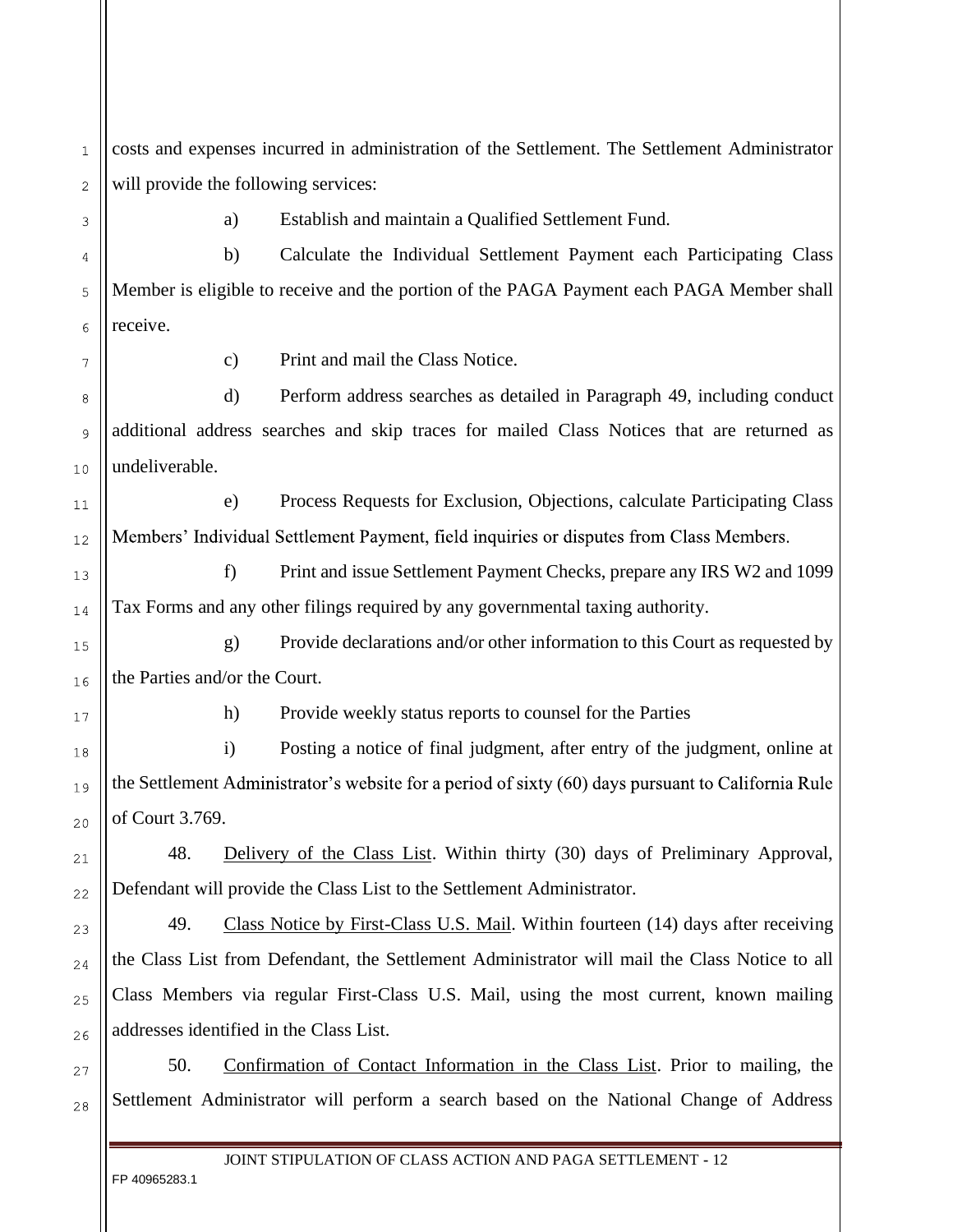Database for information to update and correct for any known or identifiable address changes. Any Class Notice returned to the Settlement Administrator as non-deliverable on or before the Response Deadline will be sent promptly via regular First-Class U.S. Mail to the forwarding address affixed thereto and the Settlement Administrator will indicate the date of such re-mailing on the Class Notice. If no forwarding address is provided, the Settlement Administrator will promptly attempt to determine the correct address using a skip-trace, or other search using the name, address and/or Social Security number of the Class Member involved, and will then perform a single re-mailing. If any Class Notice sent to a Class Member by the Settlement Administrator is returned as undeliverable to a current employee, then Defendant shall make all reasonable efforts to obtain the current address from the Class Member and provide the same within seven (7) days of notice from the Settlement Administrator. Those Class Members who receive a re-mailed Class Notice, whether by skip-trace or by request, will have between the later of (a) an additional fifteen (15) days or (b) the Response Deadline to postmark a Request for Exclusion, or an Objection to the Settlement.

51. Class Notice. All Class Members will be mailed a Class Notice. Each Class Notice will provide: (a) information regarding the nature of the Action; (b) a summary of the Settlement's principal terms; (c) the Class definition; (d) the total number of Workweeks each respective Class Member worked for Defendant during the Class Period; (e) each Class Member's estimated Individual Settlement Payment and the formula for calculating Individual Settlement Payments; (f) the dates which comprise the Class Period and PAGA Period; (g) the deadlines by which the Class Member must postmark Requests for Exclusion, Objections to the Settlement, or workweek disputes; (h) the claims to be released, as set forth herein; and (j) the date for the final approval hearing.

52. Disputed Information on Class Notice. Class Members will have an opportunity to dispute the information provided in their Class Notice. To the extent Class Members dispute the number of Workweeks with which they have been credited or the amount of their Individual Settlement Payment, Class Members may produce evidence to the Settlement Administrator showing that such information is inaccurate. Absent evidence rebutting Defendant's records,

FP 40965283.1

 $\mathbf{1}$ 

 $\overline{2}$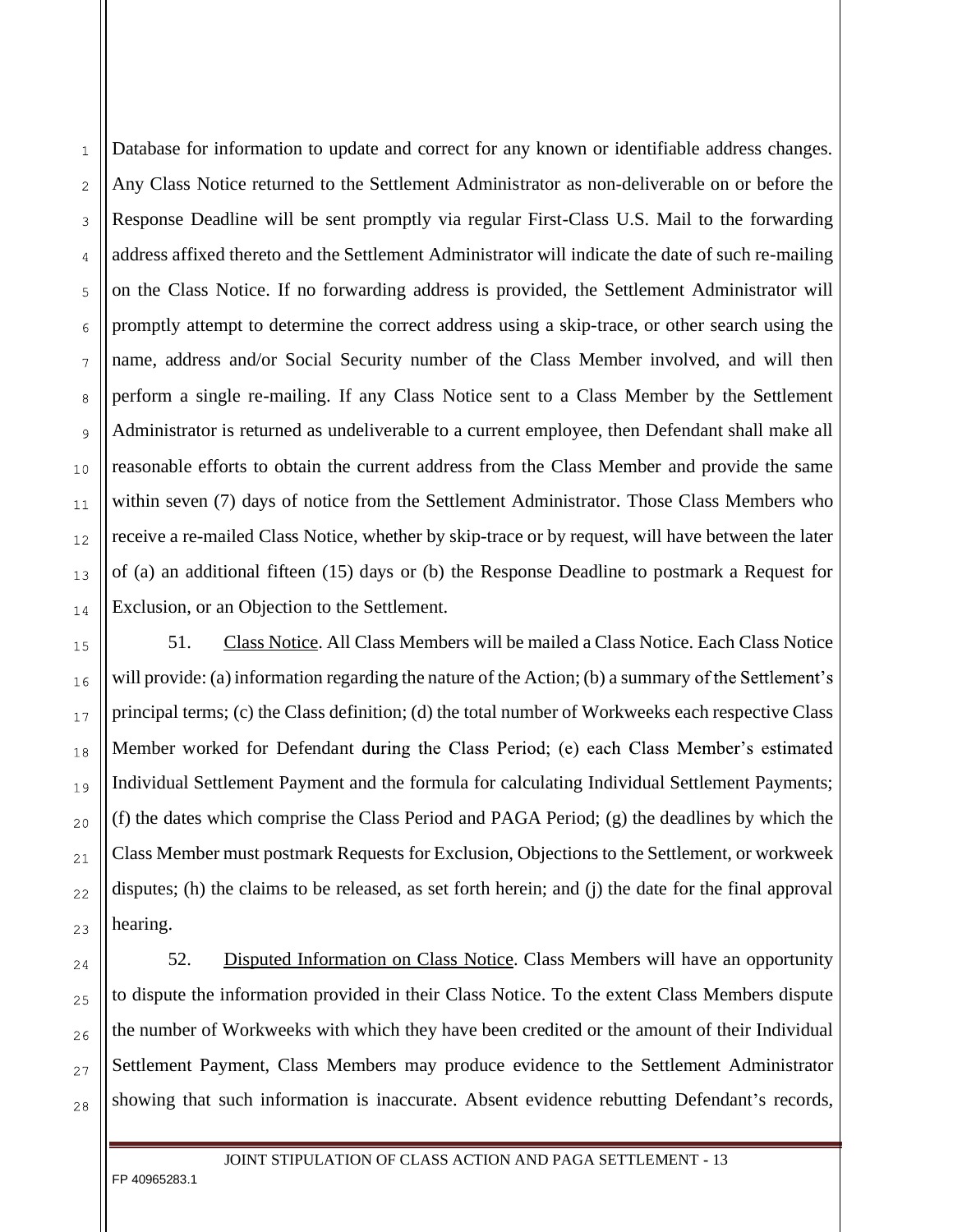Defendant's records will be presumed determinative. However, if a Class Member produces evidence contrary to Defendant's records by the Response Deadline, the Settlement Administrator shall notify Class Counsel, and Defendant's counsel to discuss and resolve the dispute, including providing all available relevant information to all counsel. The Parties will resolve all disputes jointly, which shall be final and binding on any Class Member, and shall thereafter instruct the Settlement Administrator how to proceed in processing the dispute. If the Parties cannot reach an agreement, disputes shall be referred to the Settlement Administrator for a determination and if the dispute remains unresolved after that, the dispute shall be submitted to the Court for final determination. All such disputes are to be resolved or submitted to the Court no later than fourteen (14) days after the Response Deadline.

53. Defective Submissions. If a Class Member's Request for Exclusion is defective as to the requirements listed herein, that Class Member will be given an opportunity to cure the defect(s). The Settlement Administrator will mail the Class Member a cure letter within three (3) business days of receiving the defective submission to advise the Class Member that his or her submission is defective and that the defect must be cured to render the Request for Exclusion valid. The Class Member will have until the later of (a) the Response Deadline or (b) fifteen (15) days from the date of the cure letter, whichever date is later, to postmark a revised Request for Exclusion. If a Class Member responds to a cure letter by filing a defective claim, then the Settlement Administrator will have no further obligation to give notice of a need to cure. If the revised Request for Exclusion is not postmarked within that period, it will be deemed untimely.

54. Request for Exclusion Procedures. Any Class Member wishing to opt-out from the Action must sign and postmark a written Request for Exclusion to the Settlement Administrator by the Response Deadline. The Request for Exclusion must include (a) the Class Member's name, address, telephone number, and the last four digits of the Class Member's Social Security number and/or the Employee ID number and (b) a clear statement requesting to be excluded from the settlement of the class claims similar to the following: "I wish to exclude myself from the class settlement reached in the matter of *Myles v. AltaOne Federal Credit Union*. I understand that by excluding myself, I will not receive money from the settlement of my individual claims. The

JOINT STIPULATION OF CLASS ACTION AND PAGA SETTLEMENT **-** 14

FP 40965283.1

 $\mathbf{1}$ 

 $\overline{2}$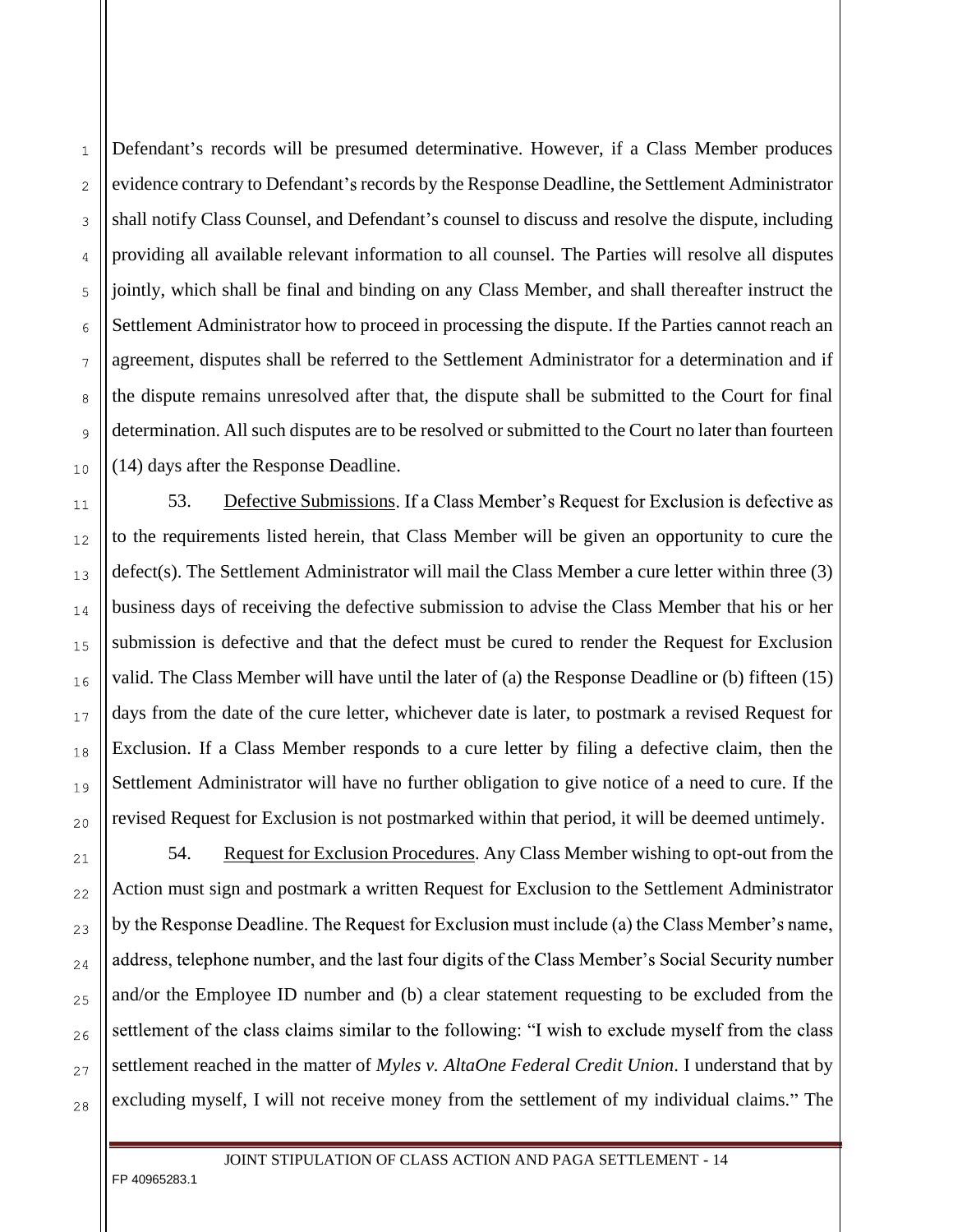date of the postmark on the return mailing envelope receipt confirmation will be the exclusive means to determine whether a Request for Exclusion has been timely submitted. All Requests for Exclusion will be submitted to the Settlement Administrator, who will certify jointly to Class Counsel and Defendant's Counsel the Requests for Exclusion that were timely submitted. All Class Members who do not request exclusion from the Action will be bound by all terms of the Settlement Agreement if the Settlement is granted final approval by the Court.

55. Defendant's Right to Rescind. If five percent (5%) or more of the Class Members (rounded to the next whole number) elect not to participate in the Settlement, Defendant may, at its election, rescind the Settlement Agreement and all actions taken in furtherance of it will be thereby null and void. Defendant must meet and confer with Class Counsel prior to exercising this right and must make clear its intent to rescind the Agreement within twenty-one (21) days of the Settlement Administrator notifying the Parties of these opt-outs. If Defendant exercises its right to rescind the Agreement, Defendant shall be responsible for all Settlement Administration Costs incurred to the date of rescission.

56. Settlement Terms Bind All Class Members Who Do Not Opt-Out. Any Class Member who does not affirmatively opt-out of the Settlement by submitting a timely and valid Request for Exclusion will be bound by all of its terms, including those pertaining to the Released Claims, as well as any Judgment that may be entered by the Court if it grants final approval to the Settlement. Class Members who opt-out of the Settlement shall not be bound by such Judgment or release. The names of Class Members who have opted-out of the settlement shall be disclosed to the Counsel for Plaintiff and Defendant and noted in the proposed Judgment submitted to the Court.

57. Objection Procedures. To object to the Settlement, a Participating Class Member must postmark a valid Objection to the Settlement Administrator on or before the Response Deadline. The Objection must be signed by the Participating Class Member and contain all information required by this Settlement Agreement including the Class Member's full name, address, telephone number, the last four digits of their social security number and/or Employee ID number, and the specific reason including any legal grounds for the Participating Class

FP 40965283.1

 $\mathbf{1}$ 

 $\overline{2}$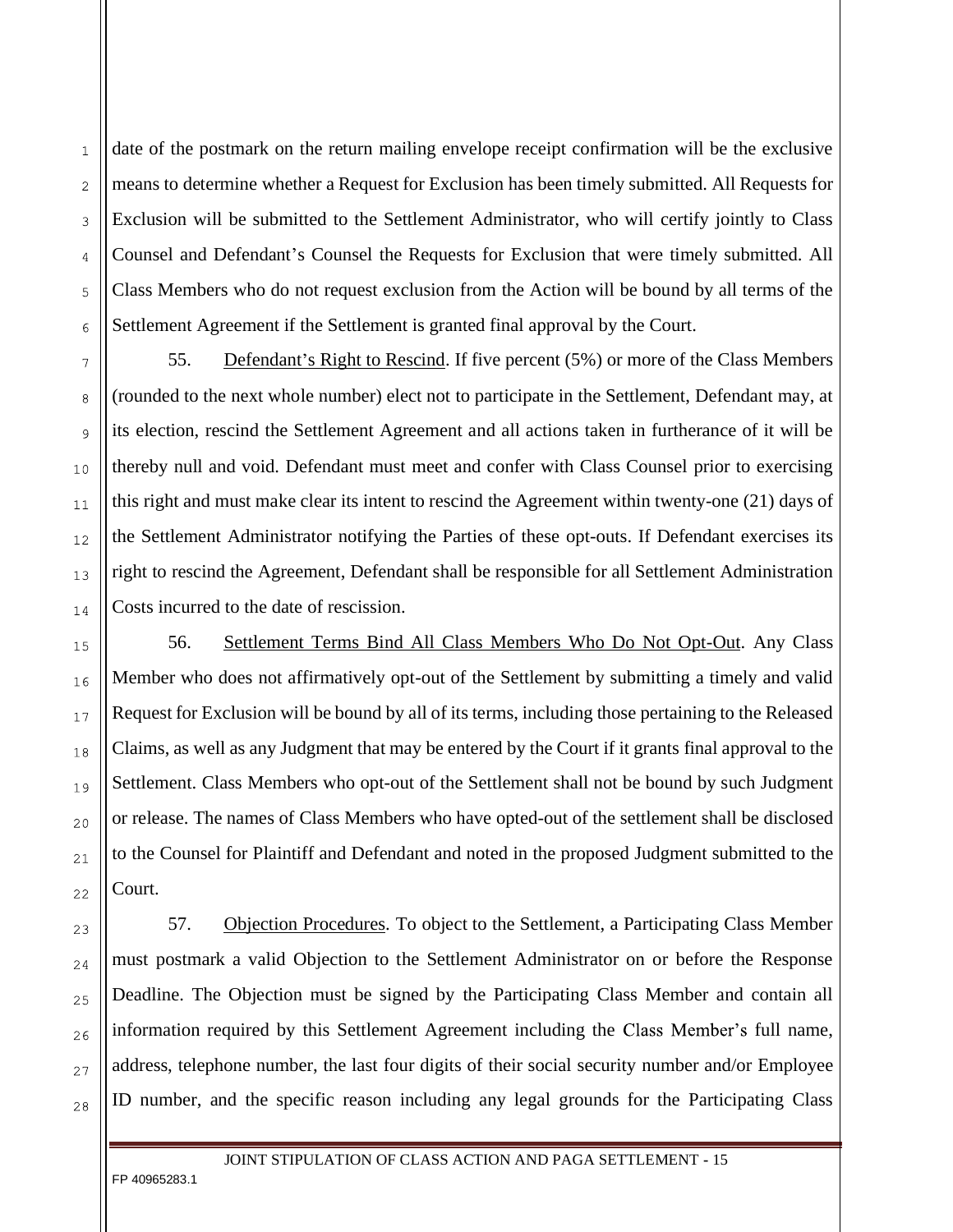Member's objection. The postmark date will be deemed the exclusive means for determining that the Objection is timely. Participating Class Members who fail to object in the manner specified above will be foreclosed from making a written objection, but shall still have a right to appear at the Final Approval Hearing in order to have their objections heard by the Court. At no time will any of the Parties or their counsel seek to solicit or otherwise encourage Participating Class Members to submit written objections to the Settlement or appeal from the Order and Judgment. Class Counsel will not represent any Participating Class Members with respect to any objections to this Settlement.

58. Certification Reports Regarding Individual Settlement Payment Calculations. The Settlement Administrator will provide Defendant's Counsel and Class Counsel a weekly report which certifies: (a) the number of Class Members who have submitted Requests for Exclusion; (b) the number of re-mailed and/or undeliverable Class Notices; and (c) whether any Class Member has submitted a challenge to any information contained in the Class Notice. Additionally, the Settlement Administrator will provide to counsel for all Parties any updated reports regarding the administration of the Settlement Agreement as needed or requested. The Settlement Administrator will provide a declaration to Class Counsel in advance of the hearing on Final Approval of the settlement which Class Counsel shall be responsible for reviewing and approving.

59. Uncashed Settlement Checks. Any checks issued by the Settlement Administrator to Participating Class Members and PAGA Members will be negotiable for at least one hundred eighty (180) days. If a Participating Class Member and/or PAGA Member does not cash his or her settlement check within 180 days, the uncashed funds, subject to Court approval, shall be distributed to the Controller of the State of California to be held pursuant to the Unclaimed Property Law, California Civil Code §1500, *et. seq*. for the benefit of those Participating Class Members and/or PAGA Members who did not cash their checks until such time that they claim their property. The Parties agree that this disposition results in no "unpaid residue" under California Civil Procedure Code § 384, as the entire Net Settlement Amount will be paid out to Participating Class Members and PAGA Members, whether or not they all cash their settlement checks. Therefore, Defendants will not be required to pay any interest on such amounts. The

FP 40965283.1

 $\mathbf{1}$ 

 $\overline{2}$ 

3

 $\overline{A}$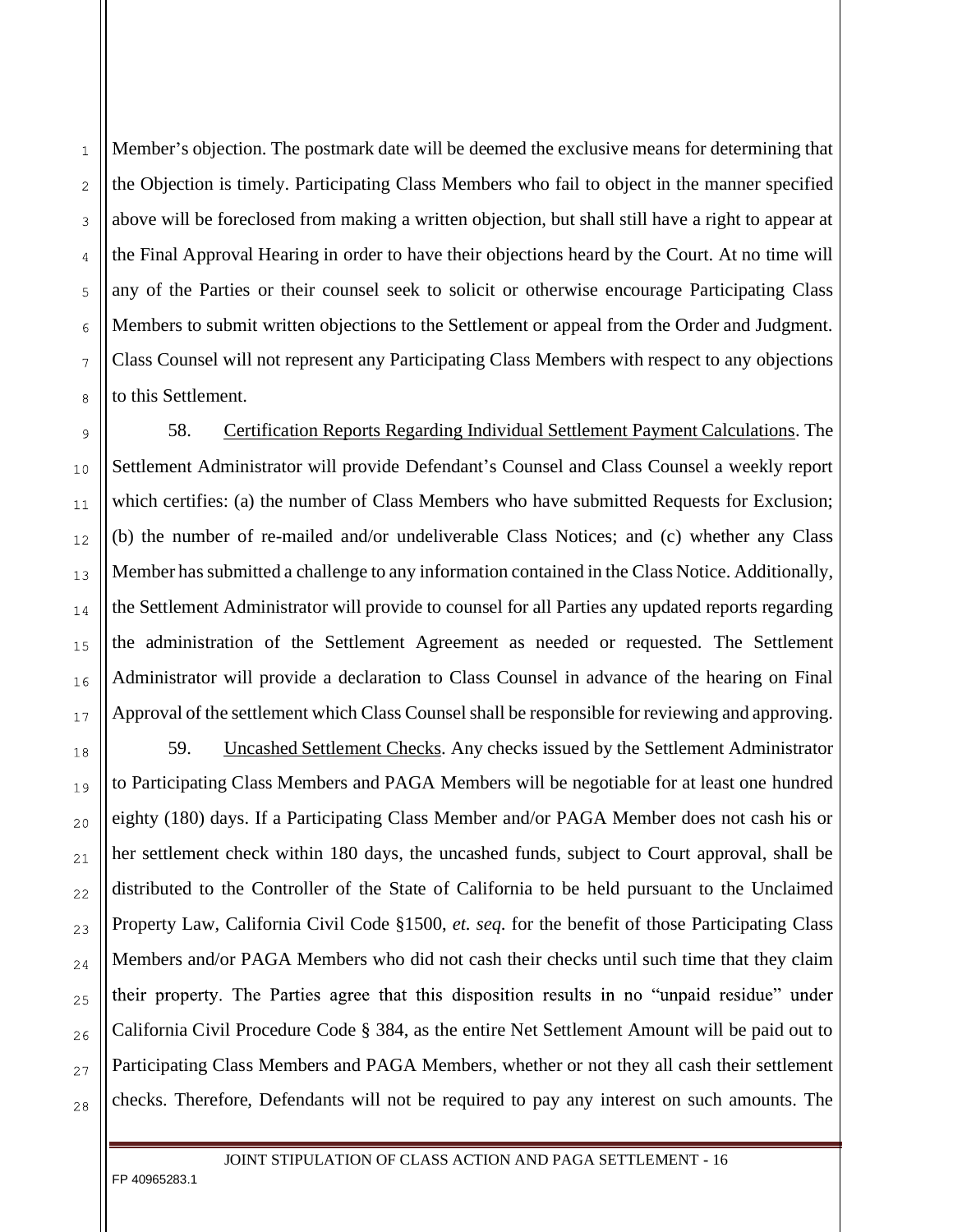Individual Settlement Payments provided to Participating Class Members and to PAGA Members shall prominently state the expiration date or a statement that the settlement check will expire in one hundred eighty (180) days, or alternatively, such a statement may be made in a letter accompanying the Individual Settlement Payment. Expired Individual Settlement Payments will not be reissued, except for good cause and as mutually agreed by the Parties in writing. The parties agree no unclaimed funds will result from the settlement process detailed in this Agreement.

60. Administration of Taxes by the Settlement Administrator. The Settlement Administrator will be responsible for issuing to Plaintiff, Participating Class Members, and Class Counsel any W-2, 1099, or other tax forms as may be required by law for all amounts paid pursuant to this Settlement. The Settlement Administrator will also be responsible for forwarding all payroll taxes and penalties to the appropriate government authorities.

61. Tax Liability. Defendant makes no representation as to the tax treatment or legal effect of the payments called for hereunder, and Plaintiff and Participating Class Members are not relying on any statement, representation, or calculation by Defendant or by the Settlement Administrator in this regard. Plaintiff and Participating Class Members understand and agree that except for Defendant's payment of the employer's portion of any payroll taxes, they will be solely responsible for the payment of any taxes and penalties assessed on the payments described herein. Defendant's share of any employer-side payroll taxes and other required employer withholdings due on the Individual Settlement Payments, including, but not limited to, Defendant's FICA and FUTA contributions, shall be paid separate and apart from the Gross Settlement Amount.

62. Circular 230 Disclaimer. Each Party to this Agreement (for purposes of this section, the "acknowledging party" and each Party to this Agreement other than the acknowledging party, an "other party") acknowledges and agrees that: (1) no provision of this Agreement, and no written communication or disclosure between or among the Parties or their attorneys and other advisers, is or was intended to be, nor shall any such communication or disclosure constitute or be construed or be relied upon as, tax advice within the meaning of United States Treasury Department circular 230 (31 CFR part 10, as amended); (2) the acknowledging party (a) has relied exclusively upon his, her or its own, independent legal and tax counsel for

JOINT STIPULATION OF CLASS ACTION AND PAGA SETTLEMENT **-** 17

FP 40965283.1

 $\mathbf{1}$ 

 $\overline{2}$ 

3

 $\overline{A}$ 

5

6

 $\overline{7}$ 

8

9

 $10$ 

 $11$ 

 $12$ 

13

14

 $1.5$ 

16

 $17$ 

18

19

 $20$ 

 $21$ 

 $22$ 

23

24

25

26

27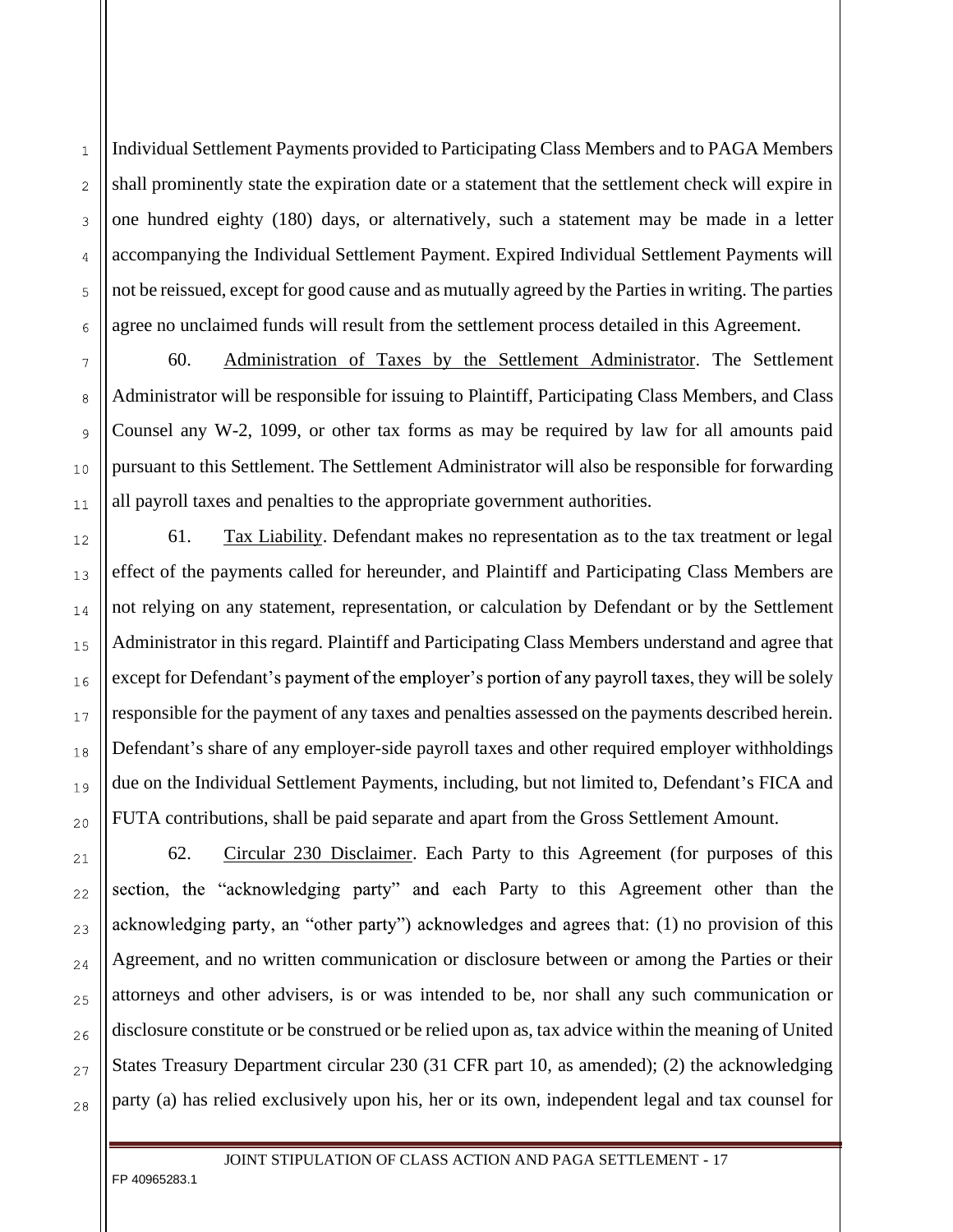advice (including tax advice) in connection with this Agreement, (b) has not entered into this Agreement based upon the recommendation of any other Party or any attorney or advisor to any other Party, and (c) is not entitled to rely upon any communication or disclosure by any attorney or adviser to any other party to avoid any tax penalty that may be imposed on the acknowledging party, and (3) no attorney or adviser to any other Party has imposed any limitation that protects the confidentiality of any such attorney's or adviser's tax strategies (regardless of whether such limitation is legally binding) upon disclosure by the acknowledging party of the tax treatment or tax structure of any transaction, including any transaction contemplated by this Agreement.

63. No Prior Assignments. The Parties and their counsel represent, covenant, and warrant that they have not directly or indirectly assigned, transferred, encumbered, or purported to assign, transfer, or encumber to any person or entity any portion of any liability, claim, demand, action, cause of action or right herein released and discharged.

64. Release by Participating Class Members, PAGA Members, the LWDA and the State of California. Upon the funding of the Gross Settlement Amount and all applicable employer-side payroll taxes by Defendant, Participating Class Members shall fully release and discharge the Released Parties from any and all Released Claims for the Class Period. This release shall be binding on all Participating Class Members. All PAGA Members, the LWDA, and the State of California shall release claims under PAGA for the PAGA Period. All PAGA Members shall release claims arising under PAGA regardless of their decision to participate in the class settlement.

65. Release of Additional Claims  $&$  Rights by Plaintiff. Upon the funding of the Gross Settlement Amount, Plaintiff Myles agrees – on behalf of herself only – to the additional following general release:

Plaintiff Myles individually releases Defendant, and its respective parents, subsidiaries, affiliates, predecessors or successors in interest, officers, directors, shareholders, employees, attorneys, agents, assigns, insurers, and re-insurers of any of them, from all claims, demands, rights, liabilities and causes of action of every nature and description whatsoever, known or

27 28

 $\mathbf{1}$ 

 $\overline{2}$ 

3

 $\overline{A}$ 

5

6

 $\overline{7}$ 

8

9

 $10$ 

 $11$ 

 $12$ 

13

14

1.5

16

 $17$ 

18

19

 $20$ 

 $21$ 

22

23

24

25

26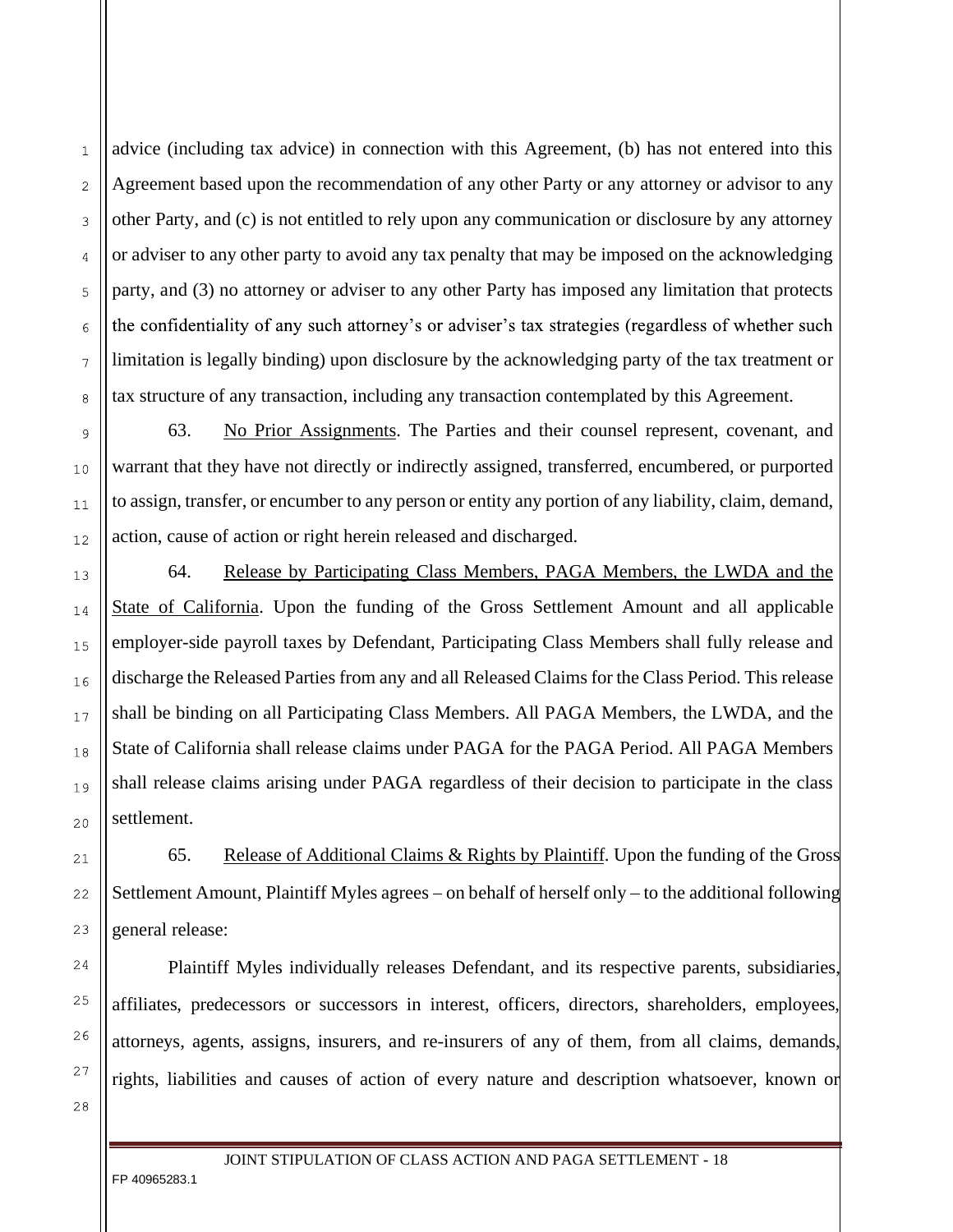unknown, asserted or that might have been asserted, whether in tort, contract, or for violation of any state or federal statute, rule or regulation arising out of, relating to, or in connection with any act or omission by or on the part of any Defendant (the "General Release").

With respect to the General Release, Plaintiff Myles stipulates and agrees that, upon the Date of Final Approval, she shall be deemed to have, expressly waived and relinquished, to the fullest extent permitted by law, the provisions, rights and benefits of Section 1542 of the California Civil Code, or any other similar provision under federal or state law, which provides:

## **A GENERAL RELEASE DOES NOT EXTEND TO CLAIMS THAT THE CREDITOR OR RELEASING PARTY DOES NOT KNOW OR SUSPECT TO EXIST IN HIS OR HER FAVOR AT THE TIME OF EXECUTING THE RELEASE AND THAT, IF KNOWN BY HIM OR HER, WOULD HAVE MATERIALLY AFFECTED HIS OR HER SETTLEMENT WITH THE DEBTOR OR RELEASED PARTY.**

Accordingly, if the facts relating in any manner to this Settlement are found hereafter to be other than or different from the facts now believed to be true, the release of claims contained herein shall be effective as to all unknown claims.

Notwithstanding the foregoing, this General Release for Plaintiff Myles does not apply to any claims that cannot be released as a matter of law. The General Release also does not preclude Plaintiff Myles from filing a charge or complaint with or from participating in an investigation or proceeding conducted by the Equal Employment Opportunity Commission ("EEOC"), National Labor Relations Board ("NLRB"), Securities and Exchange Commission ("SEC"), Occupational Safety and Health Administration ("OSHA") or any other federal, state, or local agency charged with the enforcement of any employment laws, although Plaintiff Myles understands that by agreeing to this General Release, she waives the right to recover any damages or to receive other relief directly from the Released Parties in any claim or suit brought by or through the EEOC, NLRB, SEC, OSHA or any other federal, state, or local agency on their behalf.

66. Neutral Employment Reference. Defendant agrees that it will adopt a neutral reporting policy regarding any future employment references related to Plaintiff Myles. In the

28

 $\mathbf{1}$ 

 $\overline{c}$ 

3

 $\overline{4}$ 

5

6

 $\overline{7}$ 

8

9

 $10$ 

 $11$ 

 $12$ 

13

14

1.5

16

 $17$ 

18

19

 $20$ 

 $21$ 

 $22$ 

23

24

25

26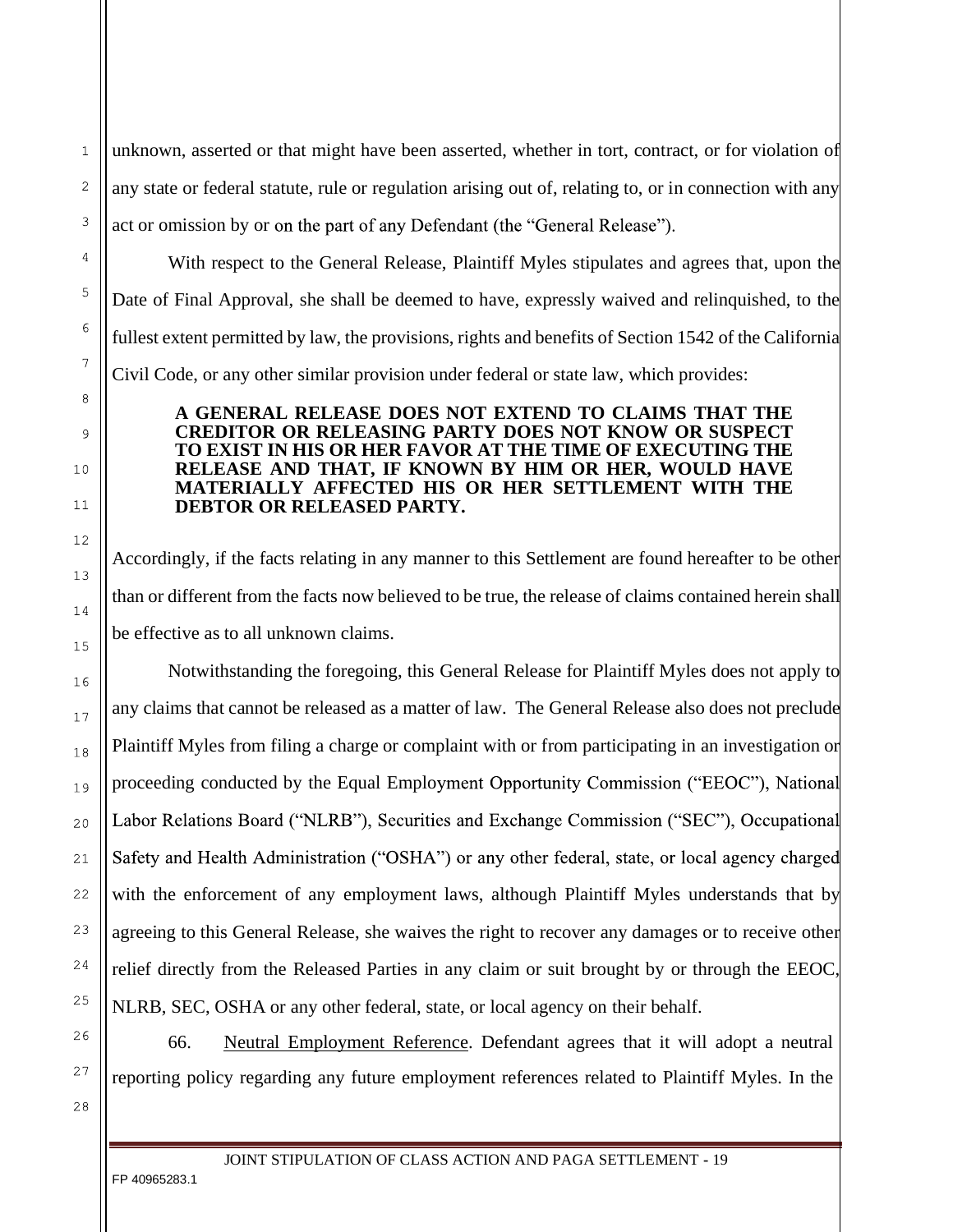event that any potential or future employers of Plaintiff Myles request a reference regarding Defendant's employment of Plaintiff Myles, Defendant shall only provide the Plaintiff Myle's dates of employment, job titles during employment, and final rate of pay. Defendant shall not refer to the Action or this Settlement.

67. Nullification of Settlement Agreement. In the event that: (a) the Court does not finally approve the Settlement as provided herein; (b) the Court strikes or does not approve any material term of this Settlement Agreement; or (c) the Settlement does not become final as written and agreed to by the Parties for any other reason, then this Settlement Agreement, and any documents generated to bring it into effect, will be null and void, all amounts deposited into the QSF will be returned to Defendant, and the Parties shall be returned to their original respective positions. Any order or judgment entered by the Court in furtherance of this Settlement Agreement will likewise be treated as void from the beginning. Pursuant to California Evidence Code § 1152, this Settlement Agreement is inadmissible in any proceeding, except a proceeding to approve, interpret, or enforce this Settlement Agreement. If Final Approval does not occur, the Parties agree that this Settlement Agreement is void, and remains protected by California Evidence Code § 1152. Should the Court fail to approve this settlement for any reason, the Parties agree that they will return to and attend mediation with a mutually agreed mediator in an effort to reach a settlement that may be approved by the Court.

68. Preliminary Approval Hearing. Plaintiff will obtain a hearing before the Court to request Preliminary Approval of the Settlement Agreement, and the entry of a Preliminary Approval Order for: (a) conditional certification of the Class for settlement purposes only, (b) Preliminary Approval of the proposed Settlement Agreement, and (c) setting a date for a Final Approval/Settlement Fairness Hearing. The Preliminary Approval Order will provide for the Class Notice to be sent to all Class Members as specified herein. In conjunction with the Preliminary Approval hearing, Plaintiff will submit this Agreement, which sets forth the terms of the Settlement, and will include the proposed Class Notice attached as Exhibit A. Defendant agrees that it will not oppose Plaintiff's motion for Preliminary Approval. This is a material term of the settlement and any opposition by Defendant will be grounds for Plaintiff to withdraw from

FP 40965283.1

 $\mathbf{1}$ 

 $\overline{2}$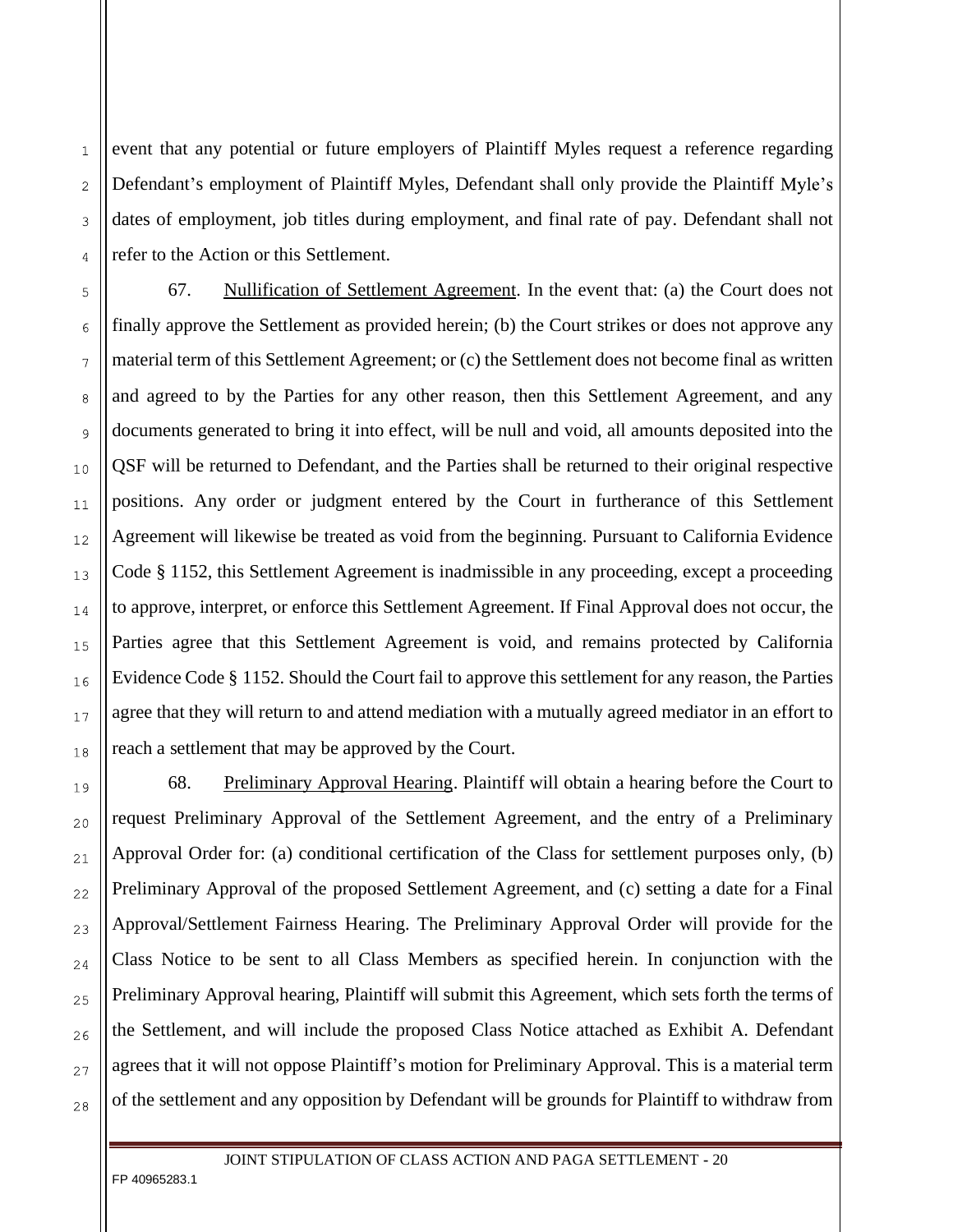the settlement. Any failure by the Court to fully and completely approve the Agreement as to the Action, or the entry of any Order by another Court with regard to any of the Action which has the effect of preventing the full and complete approval of this Settlement Agreement as written and agreed to by the Parties, will result in this Settlement Agreement and the Memorandum of Understanding entered into by the Parties, and all obligations under this Settlement Agreement and the Memorandum of Understanding being nullified and voided.

69. Final Settlement Approval Hearing and Entry of Judgment. Upon completion of the Class Notice process, including the expiration of the deadlines to postmark Requests for Exclusion or Objections to the Settlement Agreement, a Final Approval/Settlement Fairness Hearing will be conducted to determine the Final Approval of the Settlement Agreement along with the amounts properly payable for: (a) Individual Settlement Payments; (b) the PAGA Payment to the LWDA; (c) Class Counsel's Attorneys' Fees and Costs; (d) the Class Representative Incentive Payment; and (e) the Settlement Administration Costs. Class Counsel will be responsible for drafting all documents necessary to obtain Final Approval but shall provide the proposed Judgment to Defendants' Counsel for their approval (which shall not be unreasonably withheld). Any failure by the Court to fully and completely approve the Settlement Agreement as to all of the Action, or the entry of any Order by another Court with regard to any of the Action which has the effect of modifying material terms of this Agreement or preventing the full and complete approval of the Settlement Agreement as written and agreed to by the Parties, will result in this Agreement and all obligations under this Agreement being null and void. Defendant agrees it shall not oppose the granting of the Motion for Final Approval, provided Defendant has not exercised their right to rescind pursuant to the terms of this Agreement.

70. **Judgment and Continued Jurisdiction**. Upon Final Approval of the Settlement by the Court or after the Final Approval/Settlement Fairness Hearing, the Parties will present the Judgment to the Court for its approval. After entry of the Judgment, the Court will have continuing jurisdiction solely for purposes of addressing: (a) the interpretation and enforcement of the terms of the Settlement, (b) Settlement administration matters, and (c) such post-Judgment matters as may be appropriate under court rules or as set forth in this Settlement.

FP 40965283.1

 $22$ 

23

24

 $25$ 

26

27

28

 $\mathbf{1}$ 

 $\overline{2}$ 

3

 $\overline{A}$ 

5

6

 $\overline{7}$ 

8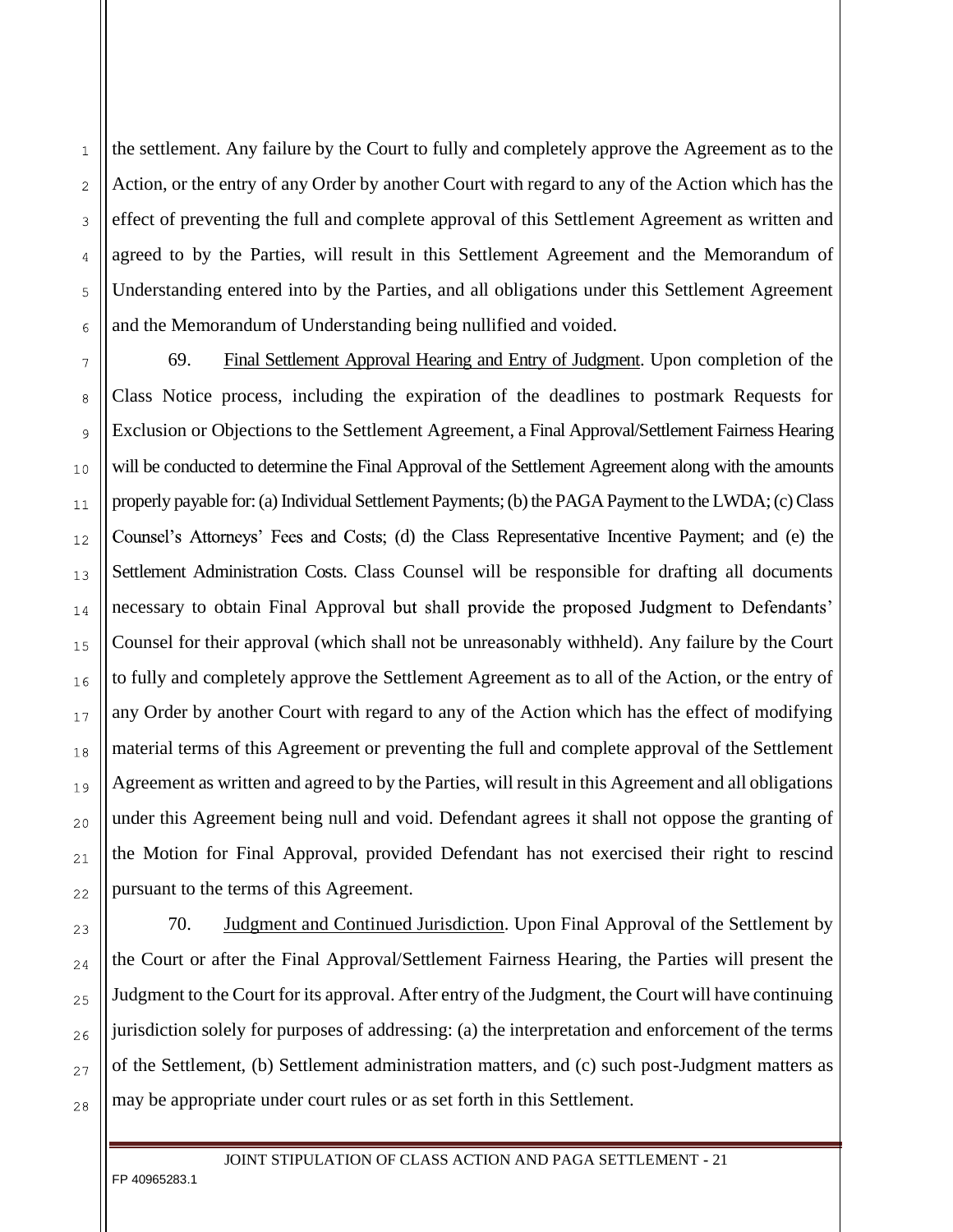71. Exhibits Incorporated by Reference. The terms of this Settlement include the terms set forth in any attached Exhibits, which are incorporated by this reference as though fully set forth herein. Any Exhibits to this Agreement are an integral part of the Settlement.

72. Entire Agreement. This Settlement Agreement and any attached Exhibits constitute the entirety of the Parties' Settlement. No other prior or contemporaneous written or oral agreements may be deemed binding on the Parties.

73. Amendment or Modification. This Settlement Agreement may be amended or modified only by a written instrument signed by counsel for all Parties or their successors-ininterest.

74. Authorization to Enter Into Settlement Agreement. Counsel for all Parties warrant and represent they are expressly authorized by the Parties whom they represent to negotiate this Settlement Agreement and to take all appropriate action required or permitted to be taken by such Parties pursuant to this Settlement Agreement to effectuate its terms and to execute any other documents required to effectuate the terms of this Settlement Agreement. The Parties and their counsel will cooperate with each other and use their best efforts to affect the implementation of the Settlement. If the Parties are unable to reach agreement on the form or content of any document needed to implement the Settlement, or on any supplemental provisions that may become necessary to effectuate the terms of this Settlement, the Parties may seek the assistance of the Court to resolve such disagreement.

75. Binding on Successors and Assigns. This Settlement Agreement will be binding upon, and inure to the benefit of, the successors or assigns of the Parties hereto, as previously defined.

76. California Law Governs. All terms of this Settlement Agreement hereto will be governed by and interpreted according to the laws of the State of California.

77. Execution and Counterparts. This Settlement Agreement is subject only to the execution of all Parties. However, the Settlement Agreement may be executed in one or more counterparts. All executed counterparts and each of them, including facsimile and scanned copies of the signature page, will be deemed to be one and the same instrument provided that counsel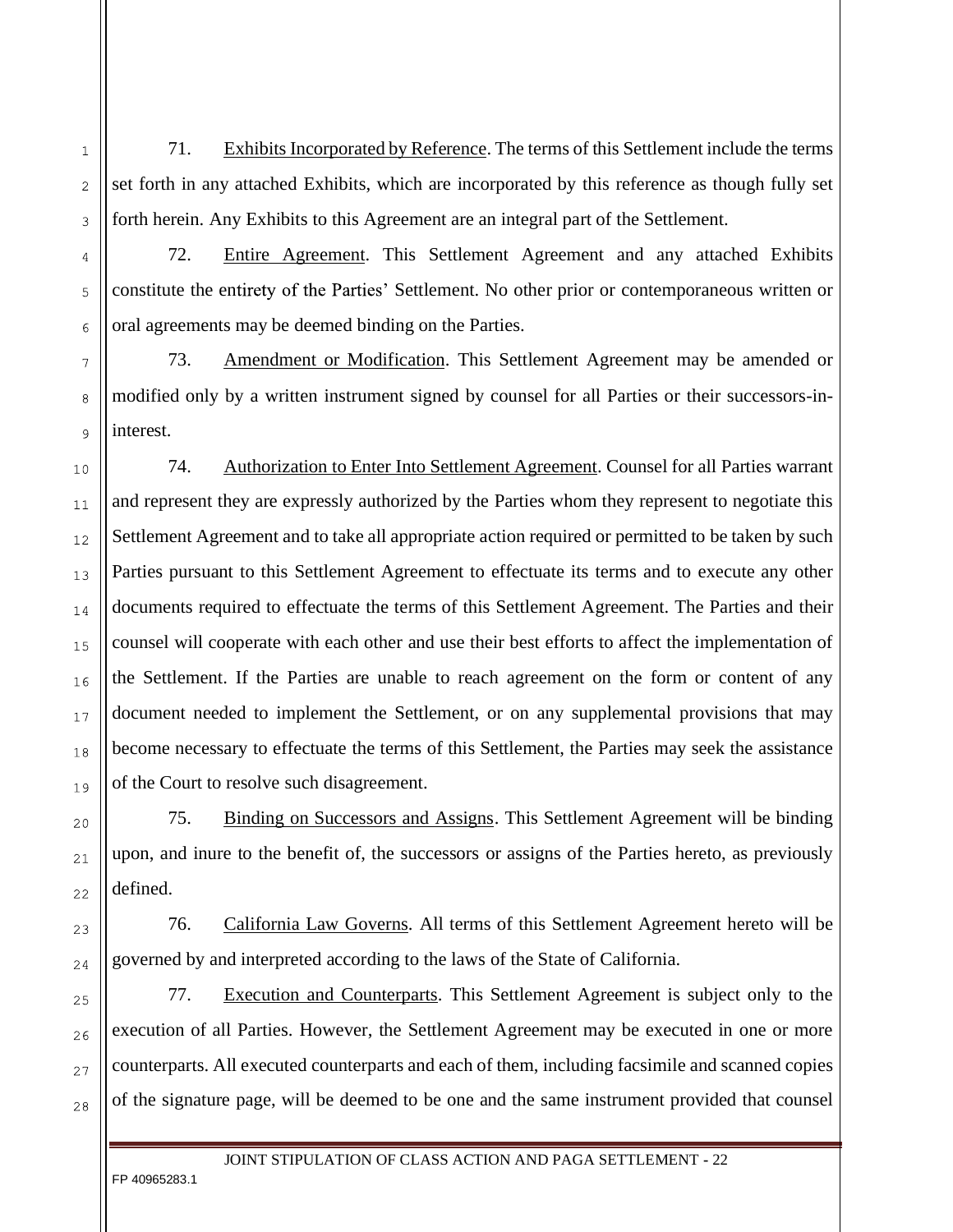for the Parties will exchange among themselves original signed counterparts.

78. Acknowledgement that the Settlement is Fair and Reasonable. The Parties believe this Settlement Agreement is a fair, adequate, and reasonable settlement of the Action and have arrived at this Settlement after arm's-length negotiations and in the context of adversarial litigation, taking into account all relevant factors, present and potential. The Parties further acknowledge that they are each represented by competent counsel and that they have had an opportunity to consult with their counsel regarding the fairness and reasonableness of this Settlement.

79. Invalidity of Any Provision. Before declaring any provision of this Agreement invalid, the Court will first attempt to construe the provision as valid to the fullest extent possible consistent with applicable precedents so as to define all provisions of this Agreement valid and enforceable.

80. Waiver of Certain Appeals. The Parties agree to waive appeals and to stipulate to class certification for purposes of this Settlement only; except, however, that either party may appeal any court order that materially alters the Settlement Agreement's terms.

81. Class Action Certification for Settlement Purposes Only. The Parties agree to stipulate to class action certification only for purposes of the Settlement. If, for any reason, the Settlement is not approved, the stipulation to certification will be void. The Parties further agree that certification for purposes of the Settlement is not an admission that class action certification is proper under the standards applied to contested certification motions and that this Agreement will not be admissible in this or any other proceeding as evidence that either: (a) a class action should be certified or (b) Defendant is liable to Plaintiff or any Class Member, other than according to the Settlement's terms.

82. Non-Admission of Liability. The Parties enter into this Agreement to resolve the dispute that has arisen between them and to avoid the burden, expense and risk of continued litigation. In entering into this Agreement, Defendant does not admit, and specifically denies, it has violated any federal, state, or local law; violated any regulations or guidelines promulgated pursuant to any statute or any other applicable laws, regulations or legal requirements; breached

JOINT STIPULATION OF CLASS ACTION AND PAGA SETTLEMENT **-** 23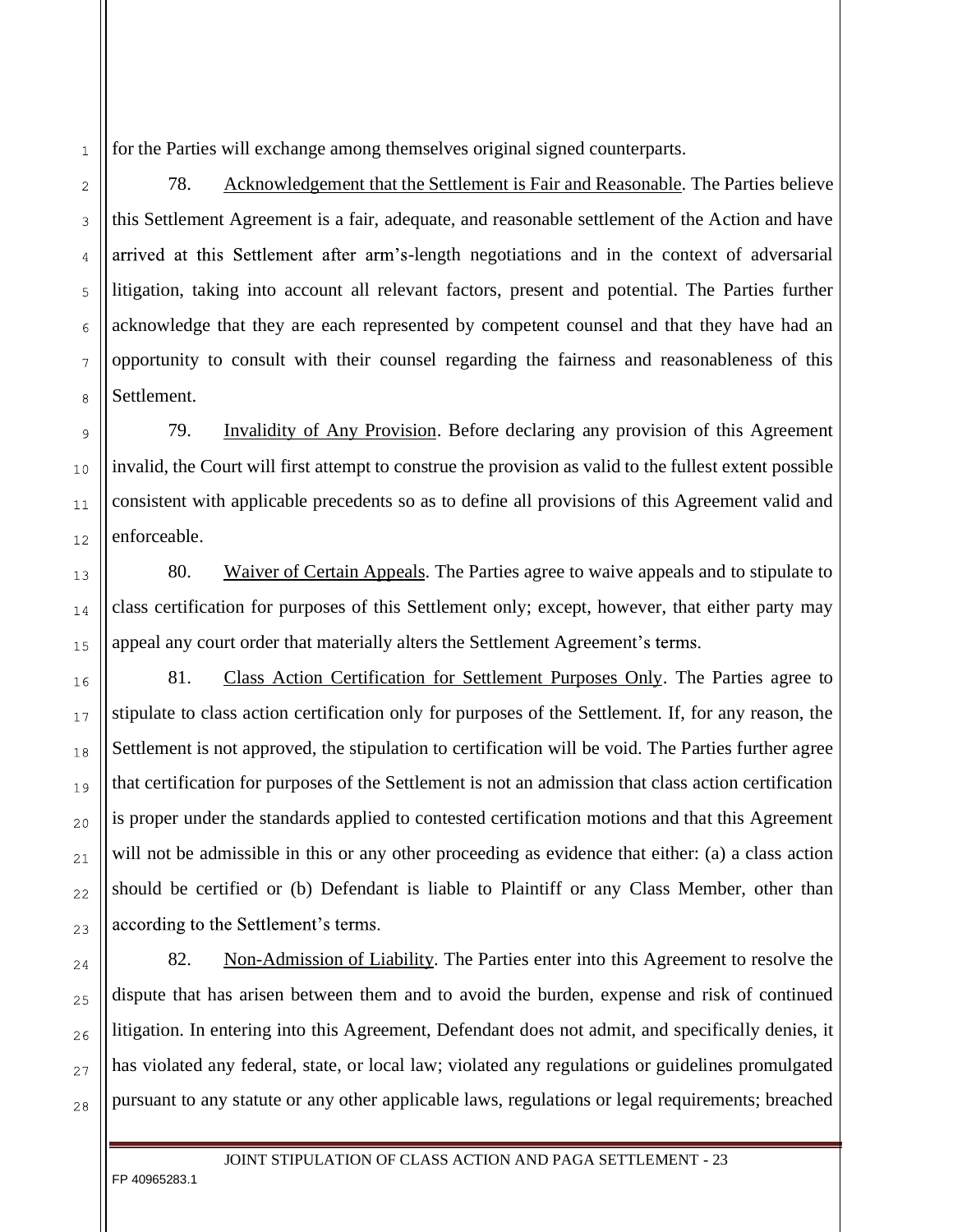any contract; violated or breached any duty; engaged in any misrepresentation or deception; or engaged in any other unlawful conduct with respect to their employees. Neither this Agreement, nor any of its terms or provisions, nor any of the negotiations connected with it, shall be construed as an admission or concession by Defendant of any such violations or failures to comply with any applicable law. Except as necessary in a proceeding to enforce the terms of this Agreement, this Agreement and its terms and provisions shall not be offered or received as evidence in any action or proceeding to establish any liability or admission on the part of Defendant or to establish the existence of any condition constituting a violation of, or a non-compliance with, federal, state, local or other applicable law.

83. Captions. The captions and section numbers in this Agreement are inserted for the reader's convenience, and in no way define, limit, construe or describe the scope or intent of the provisions of this Agreement.

84. Waiver. No waiver of any condition or covenant contained in this Settlement Agreement or failure to exercise a right or remedy by any of the Parties hereto will be considered to imply or constitute a further waiver by such party of the same or any other condition, covenant, right or remedy.

85. Mutual Preparation. The Parties have had a full opportunity to negotiate the terms and conditions of this Agreement. Accordingly, this Agreement will not be construed more strictly against one Party than another merely by virtue of the fact that it may have been prepared by counsel for one of the Parties, it being recognized that, because of the arms-length negotiations between the Parties, all Parties have contributed to the preparation of this Settlement Agreement.

86. Representation By Counsel. The Parties acknowledge that they have been represented by counsel throughout all negotiations that preceded the execution of this Agreement, and that this Agreement has been executed with the consent and advice of counsel and reviewed in full. Further, Plaintiff and Class Counsel warrant and represent that there are no liens on the Agreement.

87. All Terms Subject to Final Court Approval. All amounts and procedures described in this Settlement Agreement herein will be subject to final Court approval.

FP 40965283.1

 $\mathbf{1}$ 

 $\overline{2}$ 

3

4

5

6

 $\overline{7}$ 

8

9

 $10$ 

 $11$ 

 $12$ 

13

14

 $1.5$ 

16

 $17$ 

18

19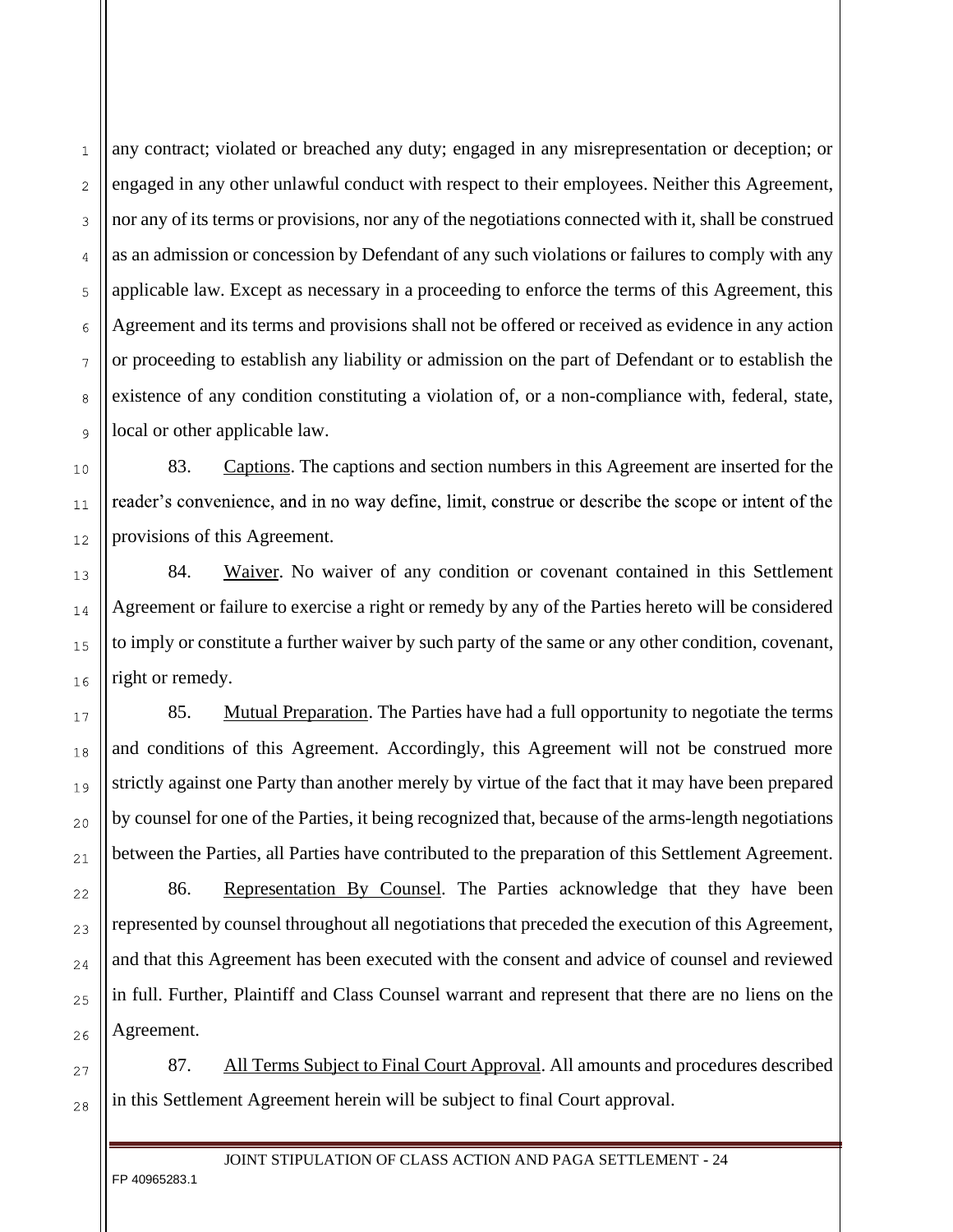88. Cooperation and Execution of Necessary Documents. The Parties agree to cooperate to promote participation in the Settlement, and in seeking court approval of the Settlement. The Parties and their counsel agree not to take any action to encourage any Class Members to opt out of and/or object to the Settlement. Defendant agrees not to obtain any settlement agreement waivers, Pick Up Stix agreements or arbitration agreements from any Class Member prior to the funding of the Gross Settlement Amount concerning claims released via this Agreement, or enter into any arbitration agreement with any Class Member that covers the claims released via this Agreement during the Settlement approval process prior to the funding of the Gross Settlement Amount and that the Parties will work in good faith to reach an agreement approved by the Court.

89. Enforcement and Continuing Jurisdiction of the Court. To the extent consistent with class action procedure, this Settlement Agreement shall be enforceable by the Court pursuant to California Code of Civil Procedure § 664.6. The Court shall retain continuing jurisdiction over this Action and over all Parties and Class Members, to the fullest extent to enforce and effectuate the terms and intent of this Settlement Agreement, and to adjudicate any claimed breaches of this Settlement Agreement. The Court may award reasonable attorneys' fees and costs to the prevailing party in any motion or action taken and based on an alleged violation of any material term of the Settlement Agreement.

90. Voluntary Agreement. The Parties acknowledge that they have entered into this Settlement Agreement voluntarily, on the basis of their own judgment and without coercion, duress, or undue influence of any Party, and not in reliance on any promises, representations, or statements made by the other Parties other than those contained in this Settlement Agreement. Each of the Parties hereto expressly waives any right she/it might ever have to claim that this Settlement Agreement was in any way induced by fraud.

91. Confidentiality. The Parties and their counsel agree to keep the terms of the Settlement confidential until the filing of Plaintiff's Motion for Preliminary Approval. Plaintiff, Class Counsel, Defendant and its counsel agree that they will not issue any press releases, initiate any contact with the press, respond to any press inquiry or have any communication with the press

FP 40965283.1

5

6

 $\overline{7}$ 

8

9

 $10$ 

 $11$ 

 $12$ 

13

14

1.5

16

 $17$ 

18

19

 $20$ 

 $21$ 

22

23

24

 $25$ 

26

27

28

 $\mathbf{1}$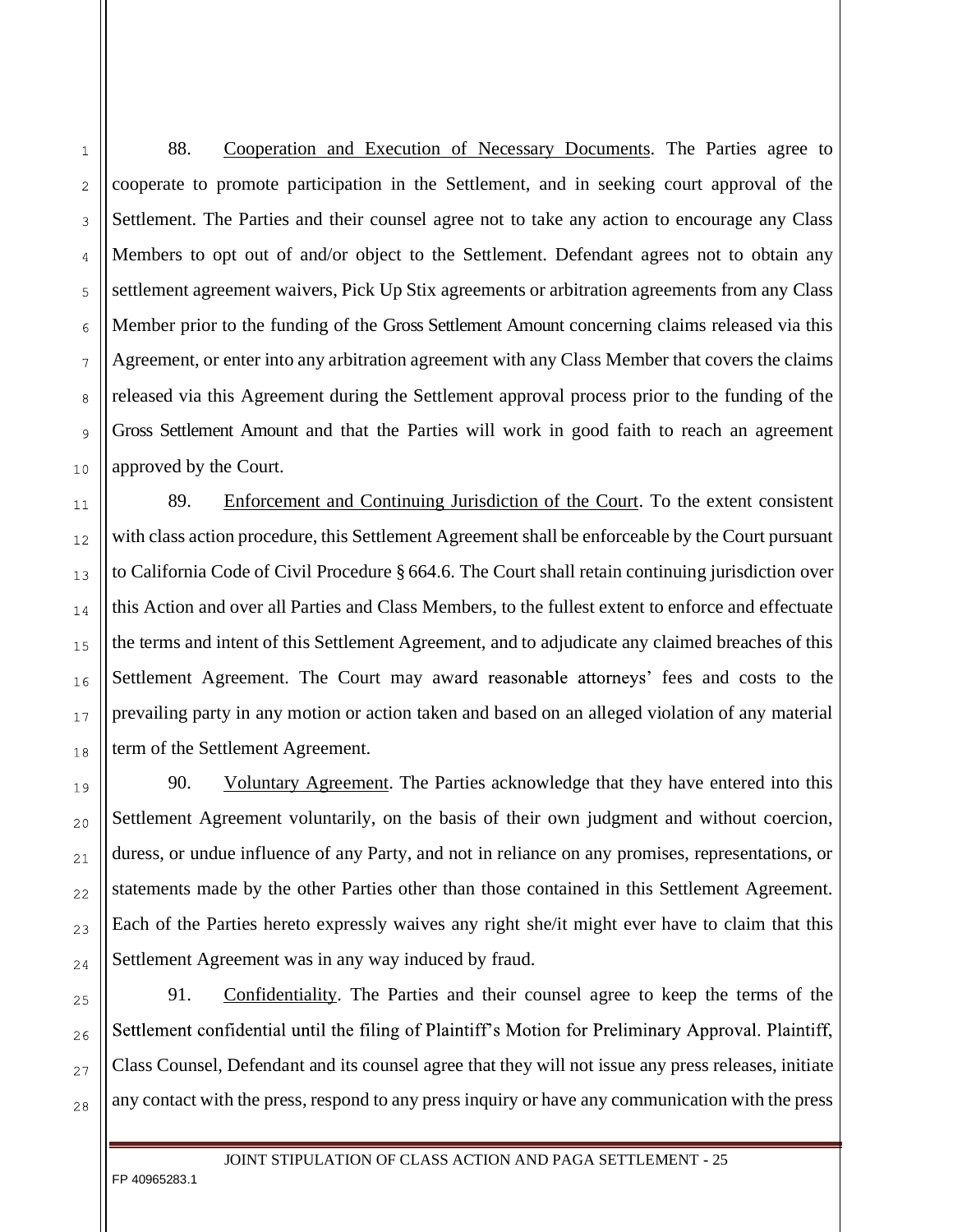about the fact, amount or terms of the Settlement Agreement. Notwithstanding anything in this provision, Plaintiff's Counsel can discuss the Settlement with Plaintiff and with Class Members and can include it in all necessary Court and ancillary documents supporting the resolution of this Action. Nothing in this paragraph is intended to interfere with Class Counsel's duties and obligations to faithfully discharge their duties as Class Counsel, including but not limited to, communicating with Class Members regarding the settlement.

92. Binding Agreement. The Parties warrant that they understand and have full authority to enter into this Settlement, and further intend that this Settlement Agreement will be fully enforceable and binding on all Parties, and agree that it will be admissible and subject to disclosure in any proceeding to enforce its terms, notwithstanding any settlement confidentiality provisions that otherwise might apply under federal or state law.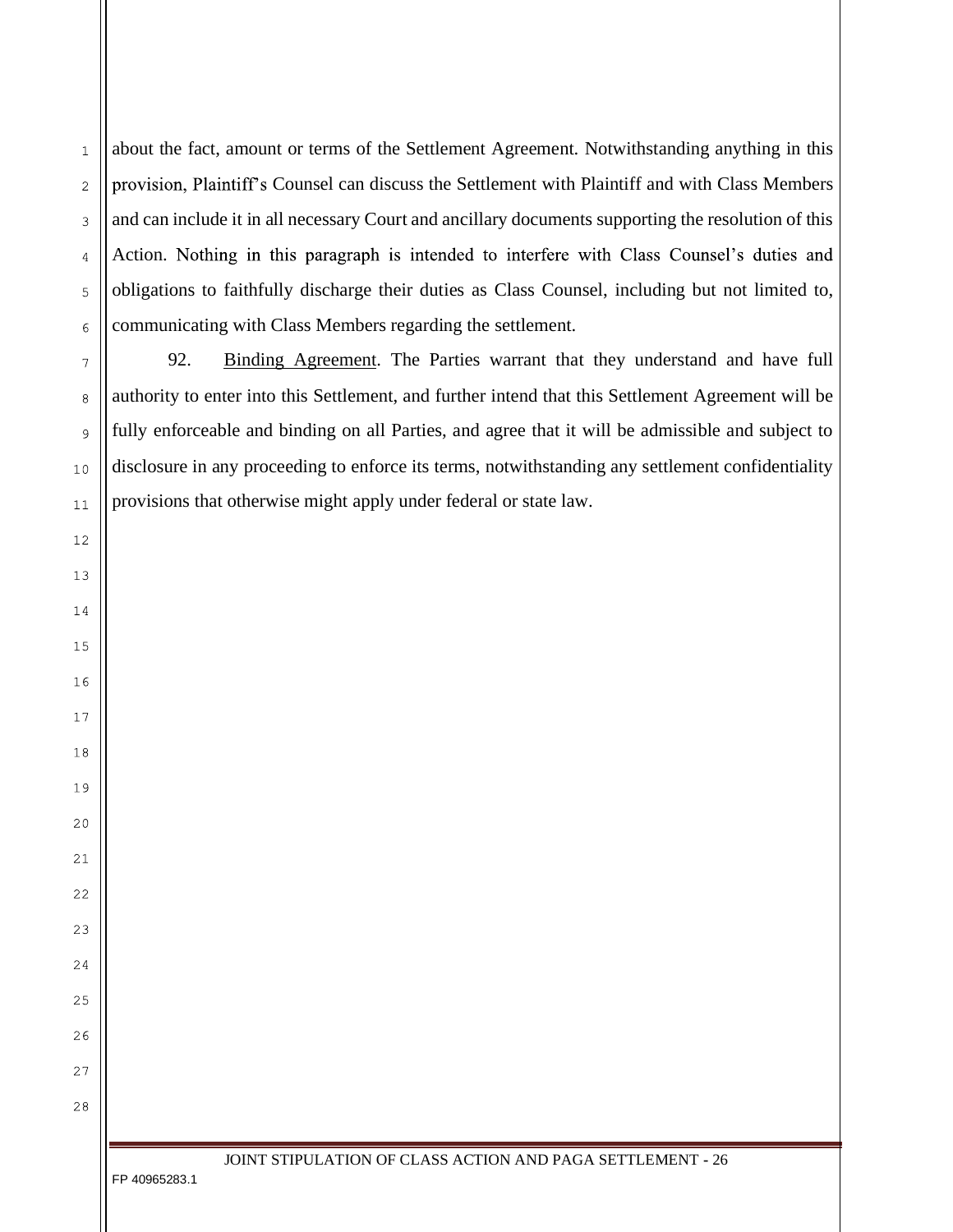| Dated: $07/30/2020$       | <b>PLAINTIFF</b>                                                                                                         |
|---------------------------|--------------------------------------------------------------------------------------------------------------------------|
|                           | 2021-07-30 16:30:40 UTC - B8.108.180.137<br>By: <u>Commerce mean Megan Myles</u><br>4c5051af-a5a5-498f-bcdd-ad75010b55c7 |
|                           | Megan Myles                                                                                                              |
|                           |                                                                                                                          |
| Dated:                    | DEFENDANT ALTAONE FEDERAL CREDIT<br><b>UNION</b>                                                                         |
|                           | By: $\qquad \qquad$                                                                                                      |
|                           |                                                                                                                          |
|                           |                                                                                                                          |
| APPROVED AS TO FORM ONLY: |                                                                                                                          |
| Dated: August 5, 2021     | PROTECTION LAW GROUP, LLP                                                                                                |
|                           | By: then to                                                                                                              |
|                           | Heather Davis, Esq.                                                                                                      |
|                           | Amir Nayebdadash, Esq.<br><b>Attorneys for Plaintiff</b>                                                                 |
| Dated: July 30, 2021      | <b>LAWYERS FOR JUSTICE P.C.</b>                                                                                          |
|                           | Wheni Annin                                                                                                              |
|                           | By:                                                                                                                      |
|                           | Edwin Aiwazian, Esq.<br><b>Attorneys for Plaintiff</b>                                                                   |
|                           |                                                                                                                          |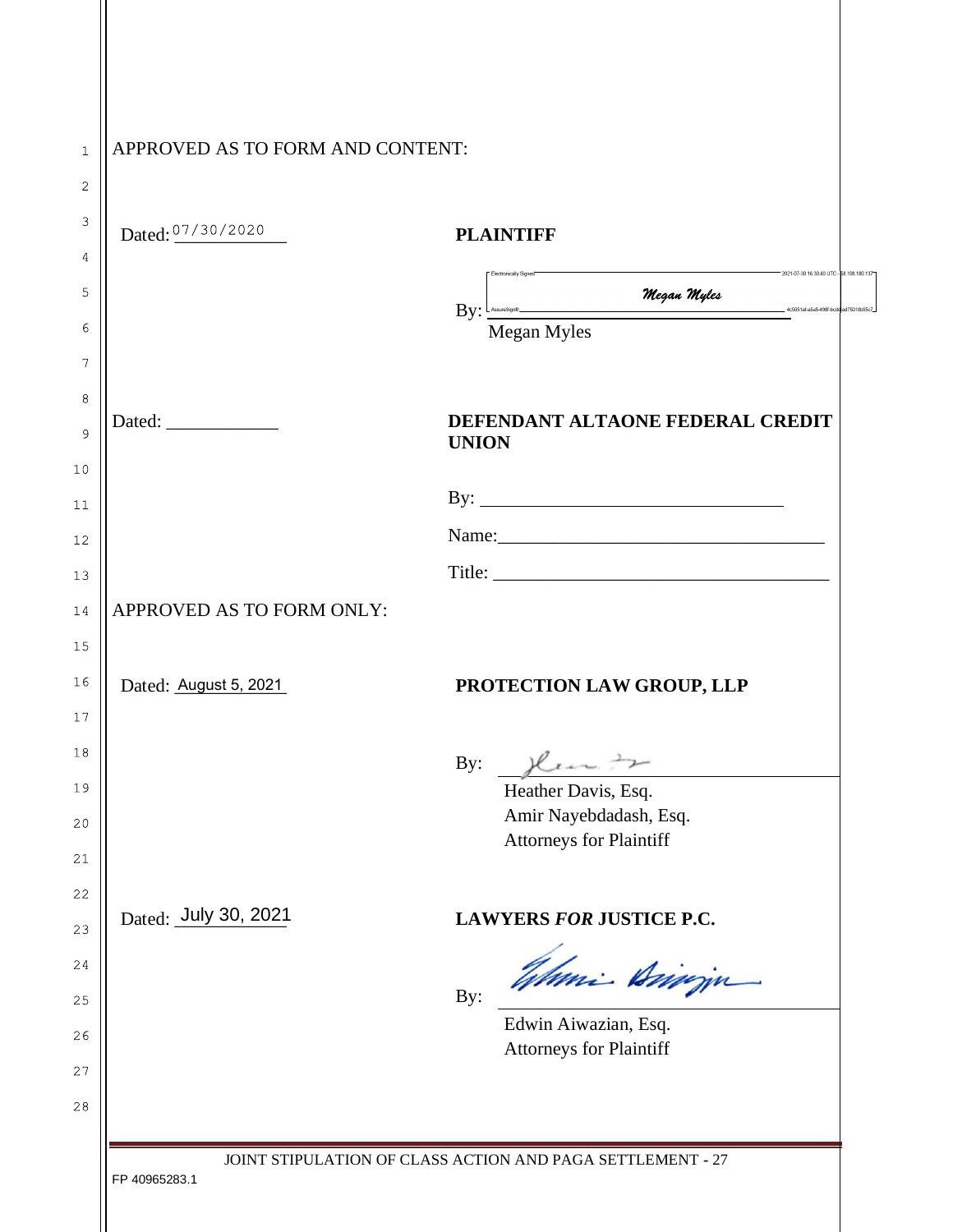|                           | APPROVED AS TO FORM AND CONTENT:                                                                                                                                  |
|---------------------------|-------------------------------------------------------------------------------------------------------------------------------------------------------------------|
|                           | <b>PLAINTIFF</b>                                                                                                                                                  |
|                           | By: Megan Myles                                                                                                                                                   |
|                           | DEFENDANT ALTAONE FEDERAL CREDIT<br><b>UNION</b><br>-DocuSigned by:<br>Denise Mattice<br>$\mathbf{By:}\xrightarrow{\mathbf{0.836AB5CDB7704BE}}$<br>Denise Mattice |
| APPROVED AS TO FORM ONLY: | Title: <u>COO</u>                                                                                                                                                 |
|                           | PROTECTION LAW GROUP, LLP                                                                                                                                         |
|                           | By:                                                                                                                                                               |
|                           | Heather Davis, Esq.<br>Amir Nayebdadash, Esq.<br><b>Attorneys for Plaintiff</b>                                                                                   |
|                           | <b>LAWYERS FOR JUSTICE P.C.</b>                                                                                                                                   |